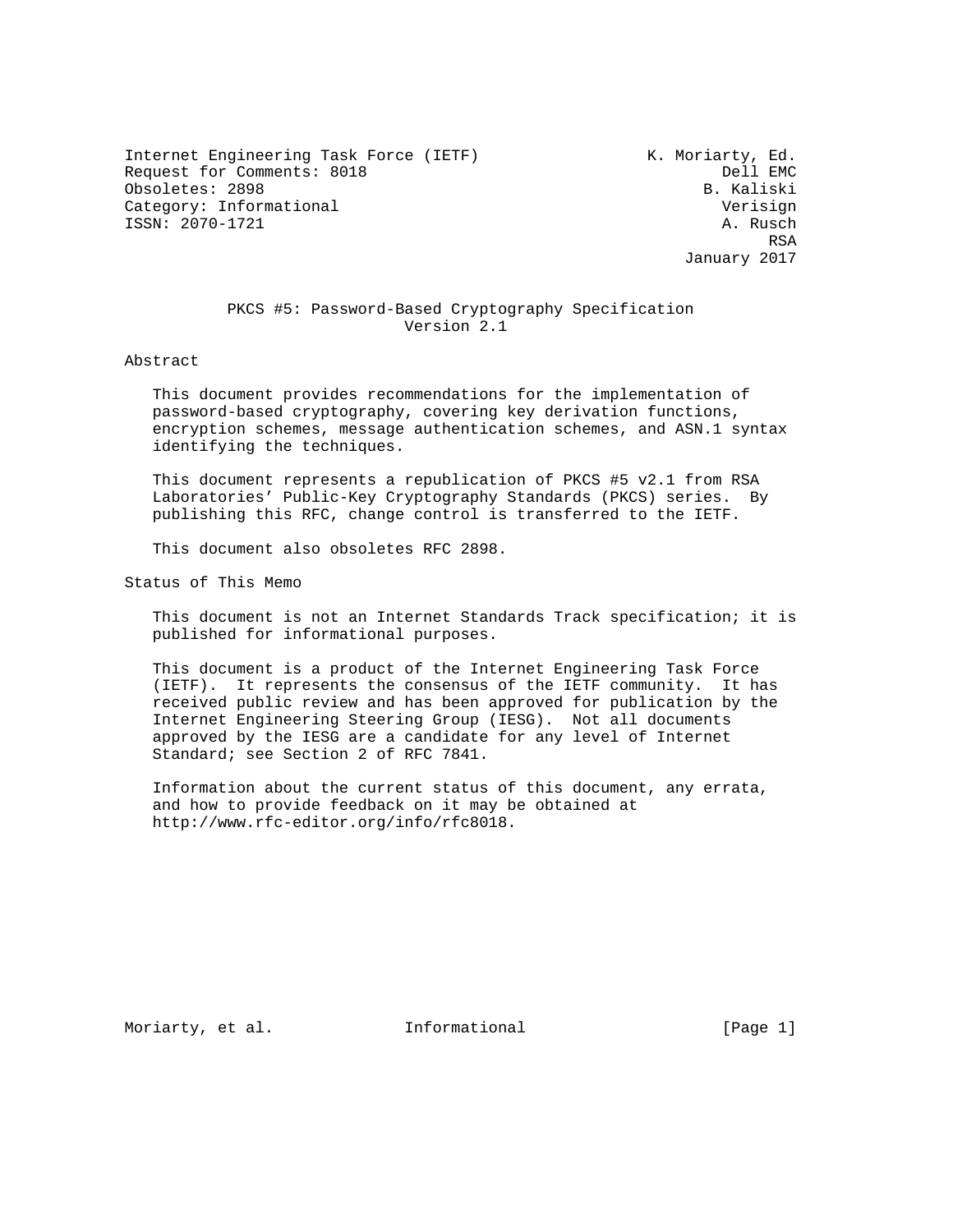Copyright Notice

 Copyright (c) 2017 IETF Trust and the persons identified as the document authors. All rights reserved.

 This document is subject to BCP 78 and the IETF Trust's Legal Provisions Relating to IETF Documents

 (http://trustee.ietf.org/license-info) in effect on the date of publication of this document. Please review these documents carefully, as they describe your rights and restrictions with respect to this document. Code Components extracted from this document must include Simplified BSD License text as described in Section 4.e of the Trust Legal Provisions and are provided without warranty as described in the Simplified BSD License.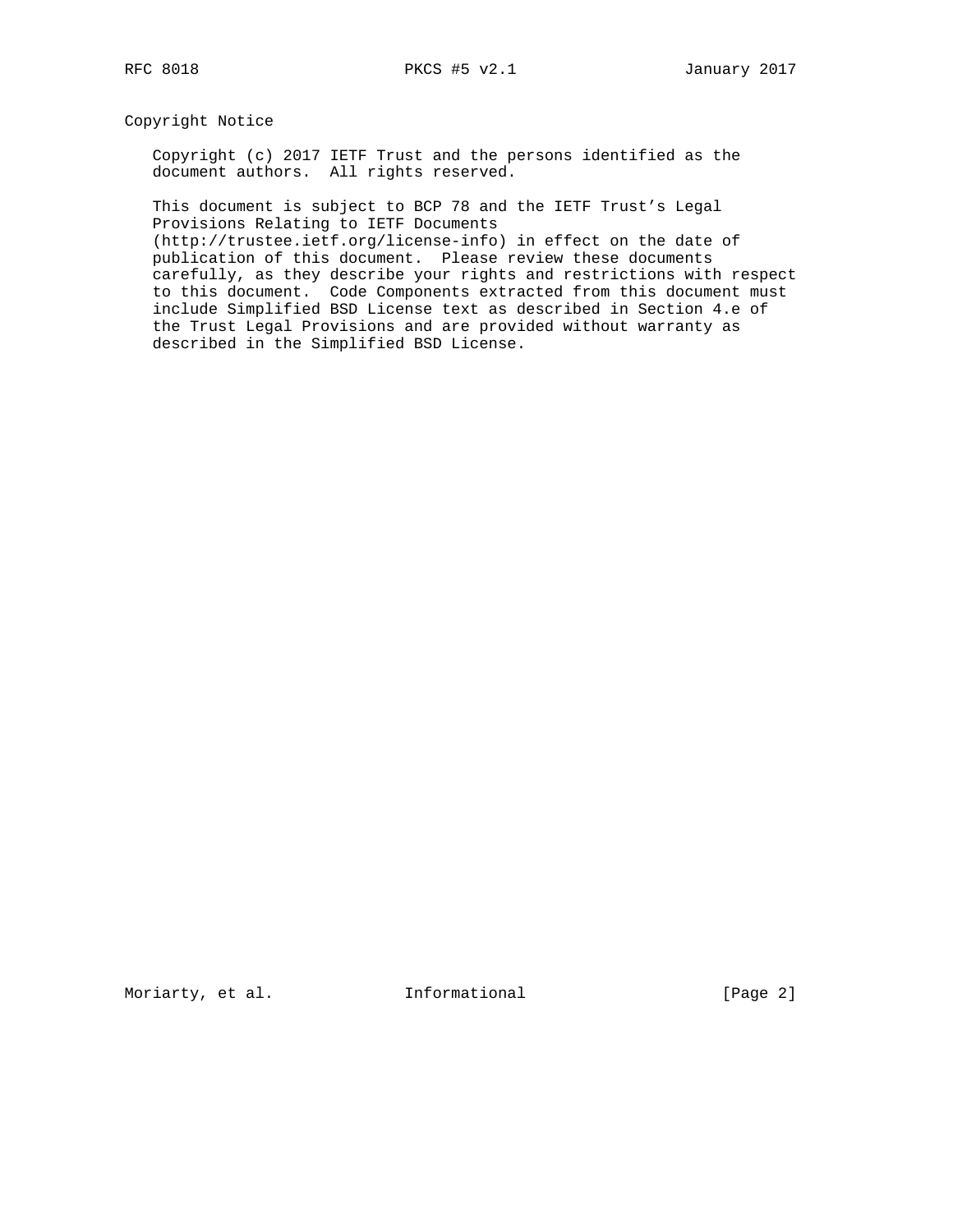|  | Table of Contents |  |
|--|-------------------|--|
|  |                   |  |

| Introduction<br>1.                                                                                                                                                                                                                               |  |  |  |  |  | 4              |
|--------------------------------------------------------------------------------------------------------------------------------------------------------------------------------------------------------------------------------------------------|--|--|--|--|--|----------------|
| $\overline{2}$ .                                                                                                                                                                                                                                 |  |  |  |  |  | $\overline{4}$ |
| 3.                                                                                                                                                                                                                                               |  |  |  |  |  | 5              |
| 4.<br>Salt and Iteration Count                                                                                                                                                                                                                   |  |  |  |  |  | 7              |
| 4.1.<br>Salt<br>a caracteristic and a caracteristic and a caracteristic and a                                                                                                                                                                    |  |  |  |  |  | 7              |
| 4.2.                                                                                                                                                                                                                                             |  |  |  |  |  | $\mathsf{Q}$   |
| Key Derivation Functions<br>5.                                                                                                                                                                                                                   |  |  |  |  |  | 9              |
|                                                                                                                                                                                                                                                  |  |  |  |  |  | 10             |
| $5.2.$ PBKDF2                                                                                                                                                                                                                                    |  |  |  |  |  | 11             |
| б.                                                                                                                                                                                                                                               |  |  |  |  |  | 13             |
|                                                                                                                                                                                                                                                  |  |  |  |  |  | 13             |
| 6.1.1. PBES1 Encryption Operation                                                                                                                                                                                                                |  |  |  |  |  | 13             |
| 6.1.2. PBES1 Decryption Operation                                                                                                                                                                                                                |  |  |  |  |  | 15             |
|                                                                                                                                                                                                                                                  |  |  |  |  |  | 15             |
|                                                                                                                                                                                                                                                  |  |  |  |  |  | 16             |
| PBES2 Encryption Operation<br>6.2.1.                                                                                                                                                                                                             |  |  |  |  |  |                |
| 6.2.2. PBES2 Decryption Operation                                                                                                                                                                                                                |  |  |  |  |  | 16             |
| Message Authentication Schemes<br>7.                                                                                                                                                                                                             |  |  |  |  |  | 17             |
| PBMAC1<br>7.1.<br>and the company of the company of the company of the company of the company of the company of the company of the company of the company of the company of the company of the company of the company of the company of the comp |  |  |  |  |  | 17             |
| 7.1.1. PBMAC1 Generation Operation                                                                                                                                                                                                               |  |  |  |  |  | 17             |
| 7.1.2. PBMAC1 Verification Operation                                                                                                                                                                                                             |  |  |  |  |  | 18             |
| 8.                                                                                                                                                                                                                                               |  |  |  |  |  | 18             |
| 9.                                                                                                                                                                                                                                               |  |  |  |  |  | 19             |
|                                                                                                                                                                                                                                                  |  |  |  |  |  | 23             |
| A.1.                                                                                                                                                                                                                                             |  |  |  |  |  | 23             |
| A.2.                                                                                                                                                                                                                                             |  |  |  |  |  | 23             |
|                                                                                                                                                                                                                                                  |  |  |  |  |  | 25             |
|                                                                                                                                                                                                                                                  |  |  |  |  |  | 26             |
|                                                                                                                                                                                                                                                  |  |  |  |  |  | 26             |
| Supporting Techniques<br>Appendix B.                                                                                                                                                                                                             |  |  |  |  |  | 27             |
| B.1. Pseudorandom Functions                                                                                                                                                                                                                      |  |  |  |  |  | 28             |
| B.1.1.                                                                                                                                                                                                                                           |  |  |  |  |  | 28             |
| B.1.2.                                                                                                                                                                                                                                           |  |  |  |  |  | 29             |
| Encryption Schemes<br>B.2.                                                                                                                                                                                                                       |  |  |  |  |  | 29             |
|                                                                                                                                                                                                                                                  |  |  |  |  |  | 30             |
| B.2.2. DES-EDE3-CBC-Pad                                                                                                                                                                                                                          |  |  |  |  |  | 30             |
| B.2.3.                                                                                                                                                                                                                                           |  |  |  |  |  | 30             |
|                                                                                                                                                                                                                                                  |  |  |  |  |  | 31             |
|                                                                                                                                                                                                                                                  |  |  |  |  |  | 32             |
| B.3. Message Authentication Schemes                                                                                                                                                                                                              |  |  |  |  |  | 33             |
|                                                                                                                                                                                                                                                  |  |  |  |  |  |                |
| B.3.1.                                                                                                                                                                                                                                           |  |  |  |  |  | 33             |
|                                                                                                                                                                                                                                                  |  |  |  |  |  | 33             |
|                                                                                                                                                                                                                                                  |  |  |  |  |  | 34             |
| Appendix D. Revision History of PKCS #5                                                                                                                                                                                                          |  |  |  |  |  | 38             |
|                                                                                                                                                                                                                                                  |  |  |  |  |  | 39             |
|                                                                                                                                                                                                                                                  |  |  |  |  |  | 40             |
|                                                                                                                                                                                                                                                  |  |  |  |  |  | 40             |

Moriarty, et al. 1nformational 1999 [Page 3]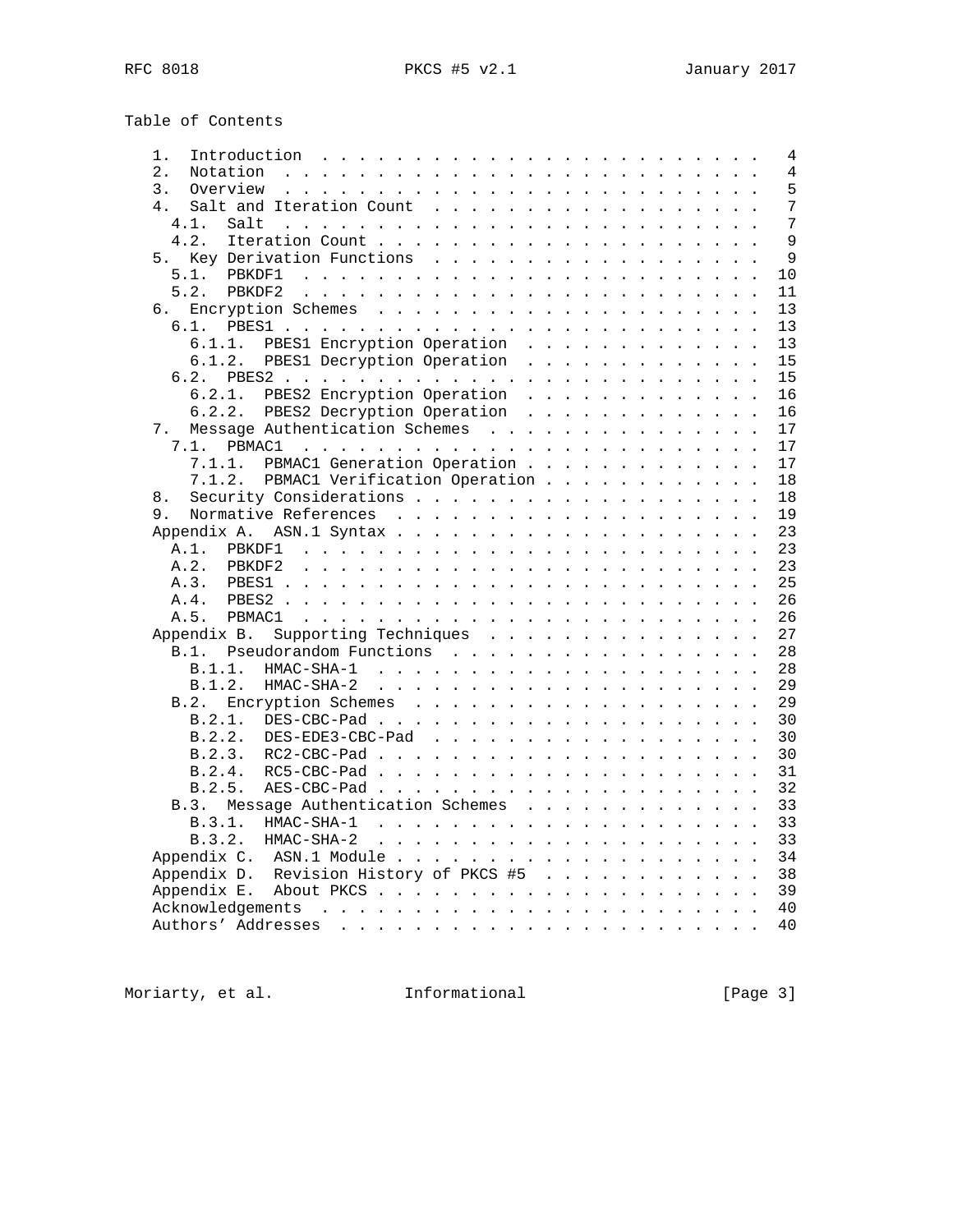### 1. Introduction

 This document provides recommendations for the implementation of password-based cryptography, covering the following aspects:

- key derivation functions
- encryption schemes
- message authentication schemes
- ASN.1 syntax identifying the techniques

 The recommendations are intended for general application within computer and communications systems and, as such, include a fair amount of flexibility. They are particularly intended for the protection of sensitive information such as private keys as in PKCS #8 [PKCS8] [RFC5958]. It is expected that application standards and implementation profiles based on these specifications may include additional constraints.

 Other cryptographic techniques based on passwords, such as password based key entity authentication and key establishment protocols [BELLOV] [JABLON] [WU] are outside the scope of this document. Guidelines for the selection of passwords are also outside the scope. This document supersedes PKCS #5 version 2.0 [RFC2898] but includes compatible techniques.

 This document represents a republication of PKCS #5 v2.1 [PKCS5\_21] from RSA Laboratories' Public-Key Cryptography Standards (PKCS) series.

2. Notation

| C     | ciphertext, an octet string                                             |
|-------|-------------------------------------------------------------------------|
| C     | iteration count, a positive integer                                     |
| DK    | derived key, an octet string                                            |
| dkLen | length in octets of derived key, a positive integer                     |
| EM    | encoded message, an octet string                                        |
| Hash  | underlying hash function                                                |
| hLen  | length in octets of pseudorandom function output, a positive<br>integer |
|       | length in blocks of derived key, a positive integer                     |
|       |                                                                         |

Moriarty, et al. 1nformational 1999 [Page 4]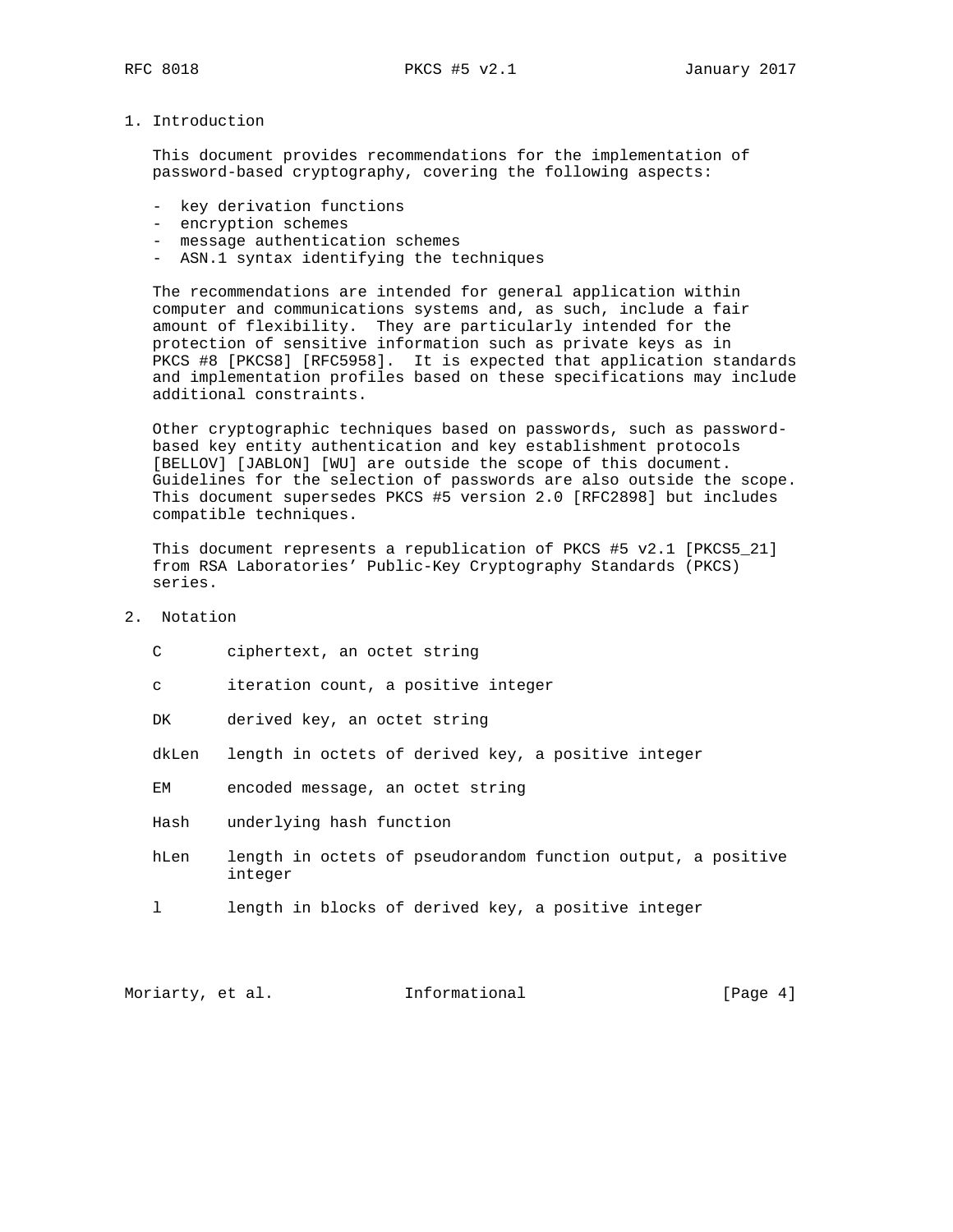IV initialization vector, an octet string

- K encryption key, an octet string
- KDF key derivation function
- M message, an octet string
- P password, an octet string
- PRF underlying pseudorandom function
- PS padding string, an octet string
- psLen length in octets of padding string, a positive integer
- S salt, an octet string
- T message authentication code, an octet string
- $T_1, \ldots, T_l, U_1, \ldots, U_c$ intermediate values, octet strings
- $01, 02, ..., 08$ octets with value 1, 2, ..., 8
- \xor bit-wise exclusive-or of two octet strings
- || || octet length operator
- || concatenation operator
- <i..j> substring extraction operator: extracts octets i through j,  $0 \le i \le j$

## 3. Overview

 In many applications of public-key cryptography, user security is ultimately dependent on one or more secret text values or passwords. Since a password is not directly applicable as a key to any conventional cryptosystem, however, some processing of the password is required to perform cryptographic operations with it. Moreover, as passwords are often chosen from a relatively small space, special care is required in that processing to defend against search attacks.

 A general approach to password-based cryptography, as described by Morris and Thompson [MORRIS] for the protection of password tables, is to combine a password with a salt to produce a key. The salt can

Moriarty, et al. 1nformational 1999 [Page 5]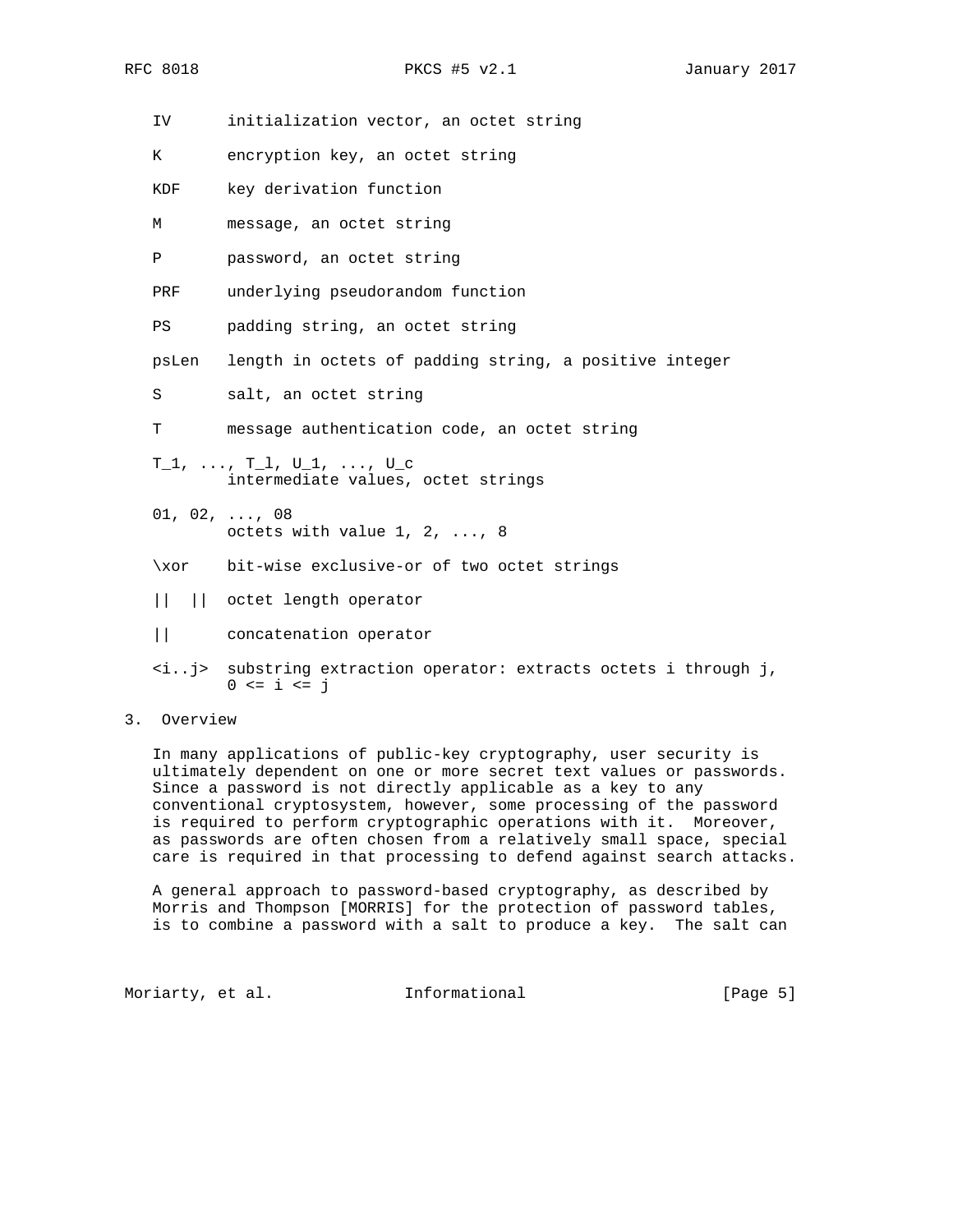be viewed as an index into a large set of keys derived from the password and need not be kept secret. Although it may be possible for an opponent to construct a table of possible passwords (a so called "dictionary attack"), constructing a table of possible keys will be difficult, since there will be many possible keys for each password. An opponent will thus be limited to searching through passwords separately for each salt.

 Another approach to password-based cryptography is to construct key derivation techniques that are relatively expensive, thereby increasing the cost of exhaustive search. One way to do this is to include an iteration count in the key derivation technique, indicating how many times to iterate some underlying function by which keys are derived. A modest number of iterations (say, 1000) is not likely to be a burden for legitimate parties when computing a key, but will be a significant burden for opponents.

 Salt and iteration count formed the basis for password-based encryption in PKCS #5 v2.0, and are adopted here as well for the various cryptographic operations. Thus, password-based key derivation as defined here is a function of a password, a salt, and an iteration count, where the latter two quantities need not be kept secret.

From a password-based key derivation function, it is straightforward to define password-based encryption and message authentication schemes. As in PKCS #5 v2.0, the password-based encryption schemes here are based on an underlying, conventional encryption scheme, where the key for the conventional scheme is derived from the password. Similarly, the password-based message authentication scheme is based on an underlying conventional scheme. This two-layered approach makes the password-based techniques modular in terms of the underlying techniques they can be based on.

 It is expected that the password-based key derivation functions may find other applications than just the encryption and message authentication schemes defined here. For instance, one might derive a set of keys with a single application of a key derivation function, rather than derive each key with a separate application of the function. The keys in the set would be obtained as substrings of the output of the key derivation function. This approach might be employed as part of key establishment in a session-oriented protocol. Another application is password checking, where the output of the key derivation function is stored (along with the salt and iteration count) for the purposes of subsequent verification of a password.

 Throughout this document, a password is considered to be an octet string of arbitrary length whose interpretation as a text string is

Moriarty, et al. 1nformational 1999 [Page 6]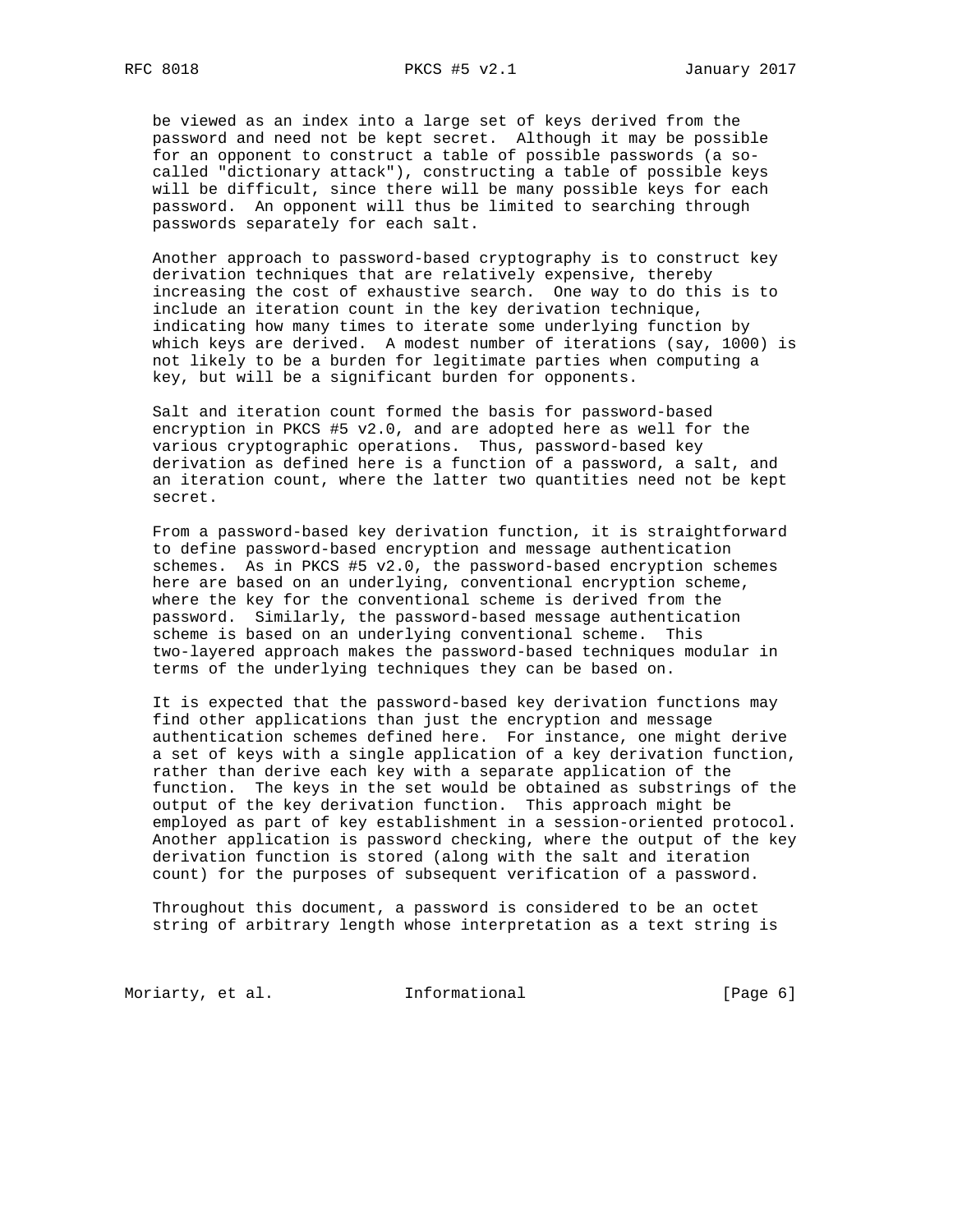unspecified. In the interest of interoperability, however, it is recommended that applications follow some common text encoding rules. ASCII and UTF-8 [RFC3629] are two possibilities. (ASCII is a subset of UTF-8.)

 Although the selection of passwords is outside the scope of this document, guidelines have been published [NISTSP63] that may well be taken into account.

4. Salt and Iteration Count

 Inasmuch as salt and iteration count are central to the techniques defined in this document, some further discussion is warranted.

4.1. Salt

 A salt in password-based cryptography has traditionally served the purpose of producing a large set of keys corresponding to a given password, one of which is selected at random according to the salt. An individual key in the set is selected by applying a key derivation function KDF, as

$$
DK = KDF (P, S)
$$

 where DK is the derived key, P is the password, and S is the salt. This has two benefits:

- 1. It is difficult for an opponent to precompute all the keys, or even the most likely keys, corresponding to a dictionary of passwords. If the salt is 64 bits long, for instance, there will be as many as 2^64 keys for each password. An opponent is thus limited to searching for passwords after a password based operation has been performed and the salt is known.
- 2. It is unlikely that the same key will be selected twice. Again, if the salt is 64 bits long, the chance of "collision" between keys does not become significant until about 2^32 keys have been produced, according to the Birthday Paradox. The fact that collisions are unlikely addresses some concerns about interactions between multiple uses of the same key that may arise when using some encryption and authentication techniques.

 In password-based encryption, the party encrypting a message can gain assurance that these benefits are realized simply by selecting a large and sufficiently random salt when deriving an encryption key from a password. A party generating a message authentication code can gain such assurance in a similar fashion.

Moriarty, et al. 1nformational 1999 [Page 7]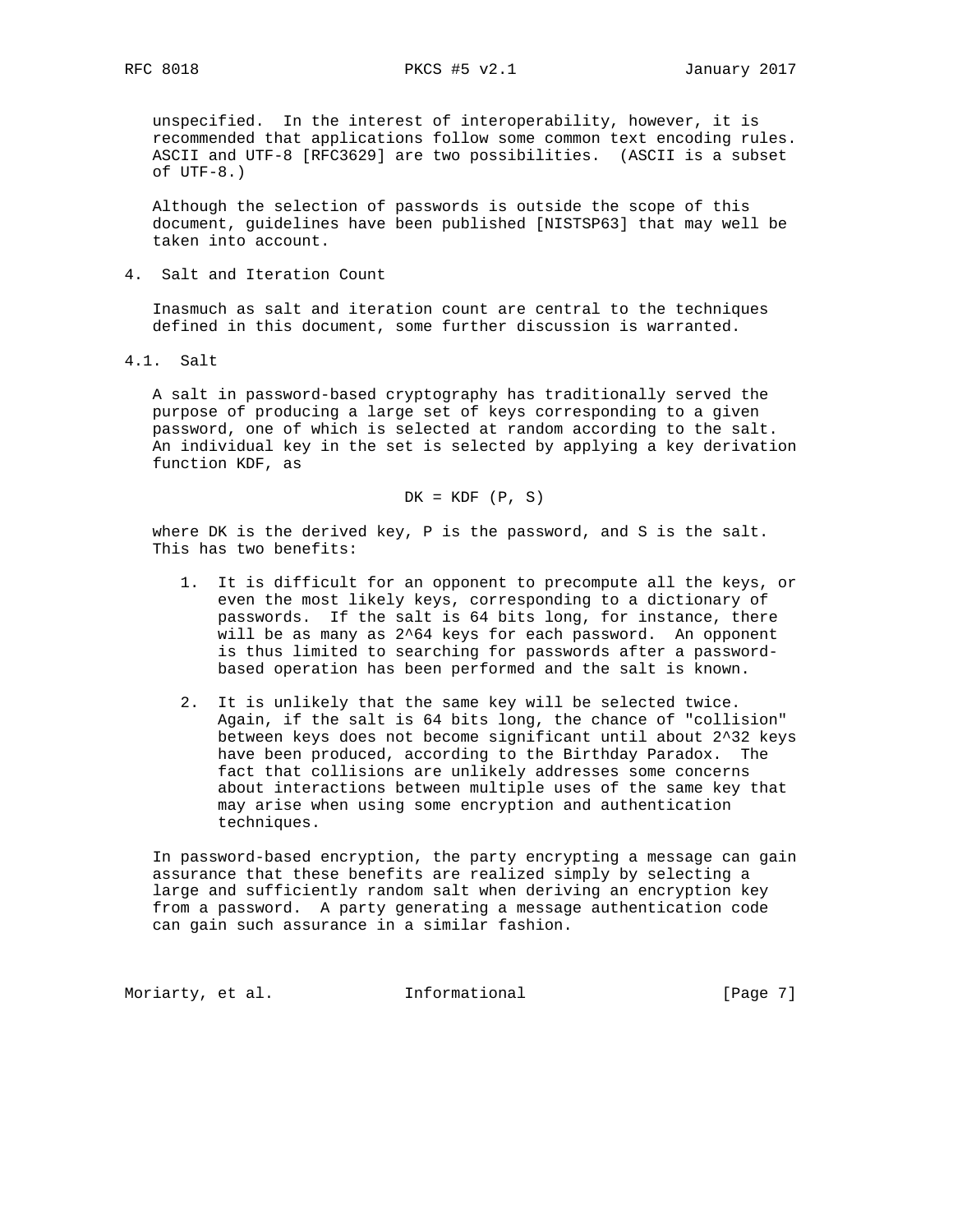The party decrypting a message or verifying a message authentication code, however, cannot be sure that a salt supplied by another party has actually been generated at random. It is possible, for instance, that the salt may have been copied from another password-based operation in an attempt to exploit interactions between multiple uses of the same key. For instance, suppose two legitimate parties exchange an encrypted message, where the encryption key is an 80-bit key derived from a shared password with some salt. An opponent could take the salt from that encryption and provide it to one of the parties as though it were for a 40-bit key. If the party reveals the result of decryption with the 40-bit key, the opponent may be able to solve for the 40-bit key. In the case that 40-bit key is the first half of the 80-bit key, the opponent can then readily solve for the remaining 40 bits of the 80-bit key.

 To defend against such attacks, either the interaction between multiple uses of the same key should be carefully analyzed, or the salt should contain data that explicitly distinguishes between different operations. For instance, the salt might have an additional, non-random octet that specifies whether the derived key is for encryption, for message authentication, or for some other operation.

Based on this, the following is recommended for salt selection:

- 1. If there is no concern about interactions between multiple uses of the same key (or a prefix of that key) with the password-based encryption and authentication techniques supported for a given password, then the salt may be generated at random and need not be checked for a particular format by the party receiving the salt. It should be at least eight octets (64 bits) long.
- 2. Otherwise, the salt should contain data that explicitly distinguishes between different operations and different key lengths, in addition to a random part that is at least eight octets long, and this data should be checked or regenerated by the party receiving the salt. For instance, the salt could have an additional non-random octet that specifies the purpose of the derived key. Alternatively, it could be the encoding of a structure that specifies detailed information about the derived key, such as the encryption or authentication technique and a sequence number among the different keys derived from the password. The particular format of the additional data is left to the application.

Moriarty, et al. 1nformational 1999 [Page 8]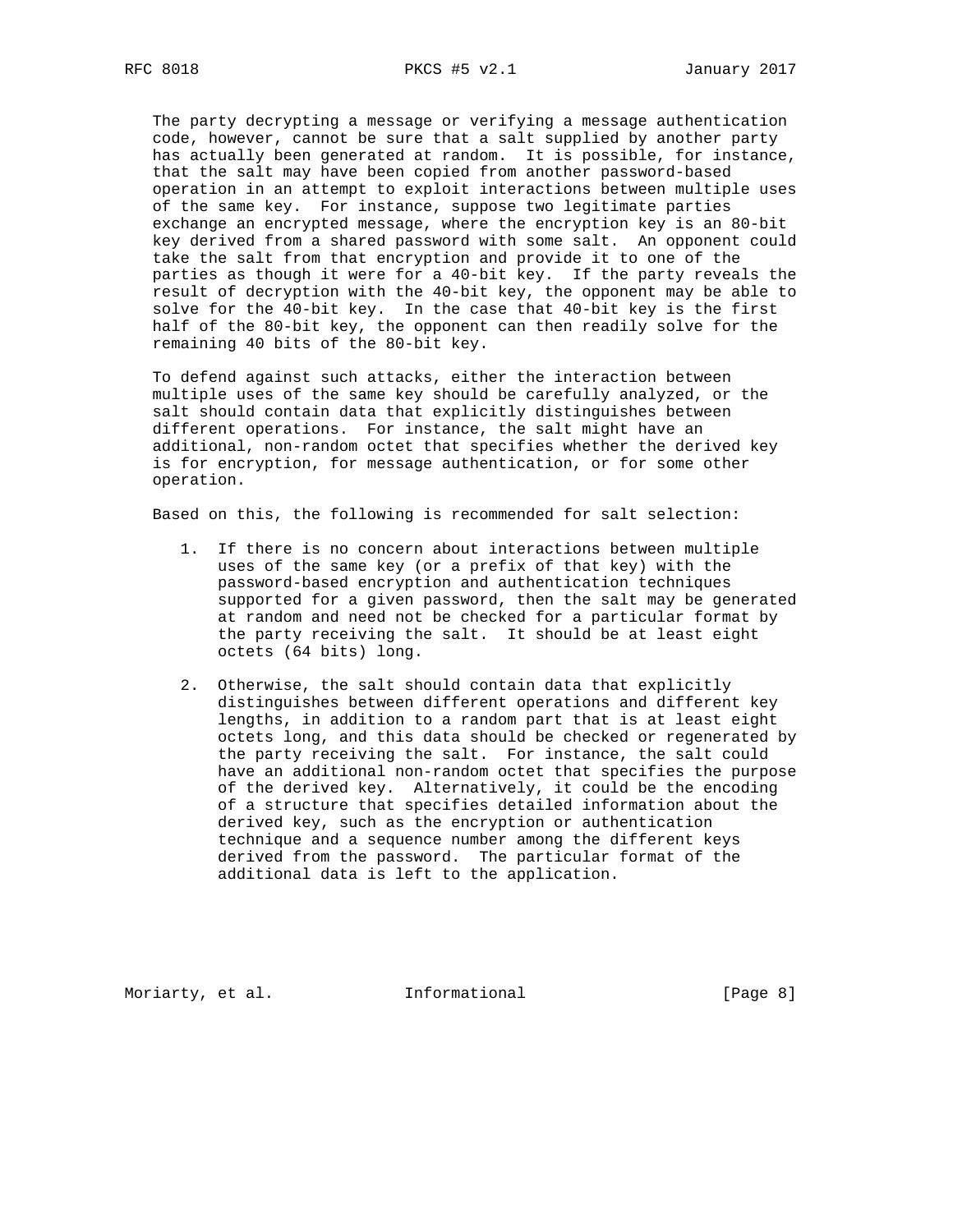Note: If a random number generator or pseudorandom generator is not available, a deterministic alternative for generating the salt (or the random part of it) is to apply a password-based key derivation function to the password and the message M to be processed. For instance, the salt could be computed with a key derivation function as S = KDF (P, M). This approach is not recommended if the message M is known to belong to a small message space (e.g., "Yes" or "No"), however, since then there will only be a small number of possible salts.

# 4.2. Iteration Count

 An iteration count has traditionally served the purpose of increasing the cost of producing keys from a password, thereby also increasing the difficulty of attack. Mathematically, an iteration count of c will increase the security strength of a password by log2(c) bits against trial-based attacks like brute force or dictionary attacks.

 Choosing a reasonable value for the iteration count depends on environment and circumstances, and varies from application to application. This document follows the recommendations made in FIPS Special Publication 800-132 [NISTSP132], which says

 The iteration count shall be selected as large as possible, as long as the time required to generate the key using the entered password is acceptable for the users. [...] A minimum iteration count of 1,000 is recommended. For especially critical keys, or for very powerful systems or systems where user-perceived performance is not critical, an iteration count of 10,000,000 may be appropriate.

### 5. Key Derivation Functions

 A key derivation function produces a derived key from a base key and other parameters. In a password-based key derivation function, the base key is a password, and the other parameters are a salt value and an iteration count, as outlined in Section 3.

 The primary application of the password-based key derivation functions defined here is in the encryption schemes in Section 6 and the message authentication scheme in Section 7. Other applications are certainly possible, hence the independent definition of these functions.

 Two functions are specified in this section: PBKDF1 and PBKDF2. PBKDF2 is recommended for new applications; PBKDF1 is included only for compatibility with existing applications and is not recommended for new applications.

Moriarty, et al. 1nformational 1999 [Page 9]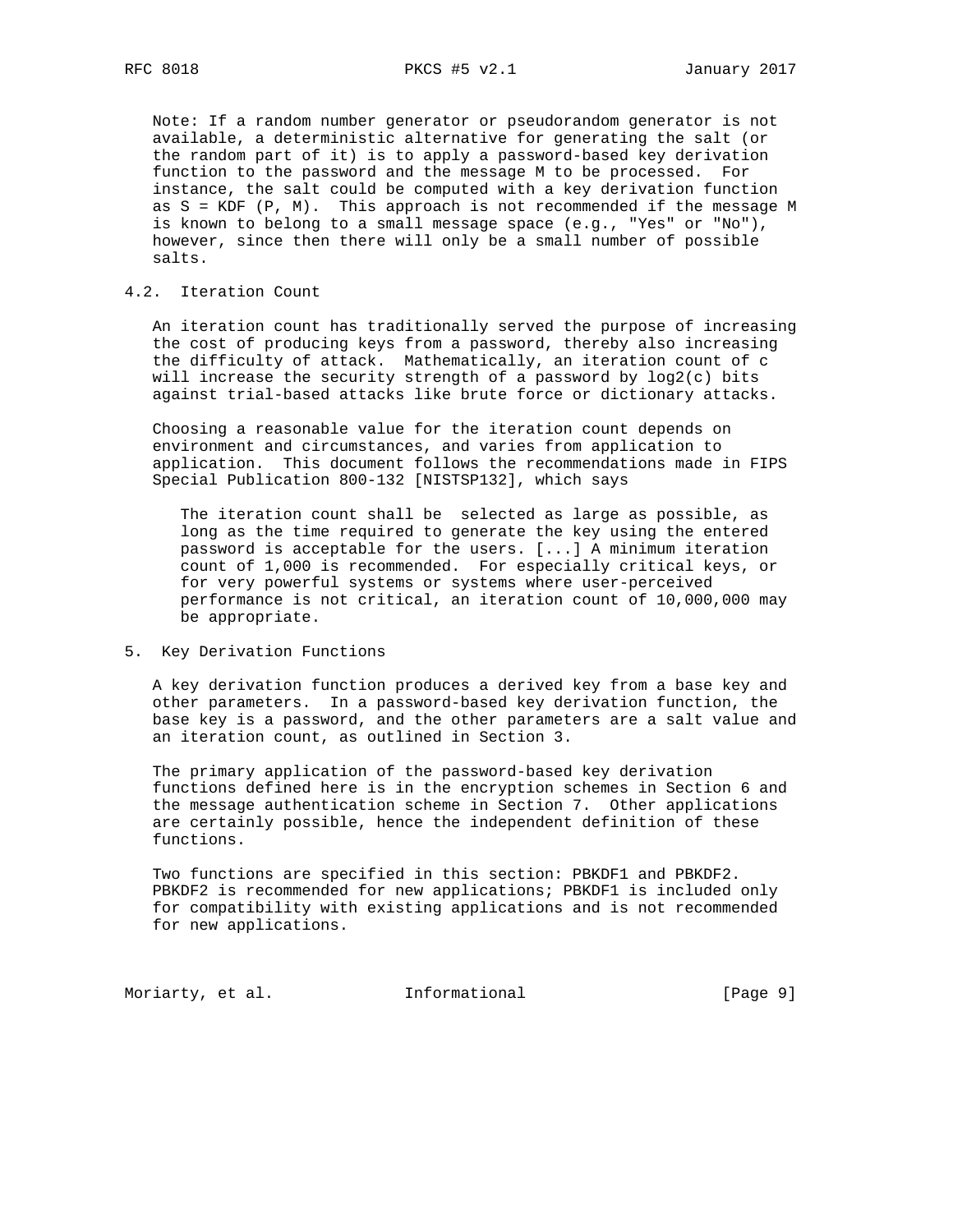A typical application of the key derivation functions defined here might include the following steps:

- 1. Select a salt S and an iteration count c, as outlined in Section 4.
- 2. Select a length in octets for the derived key, dkLen.
- 3. Apply the key derivation function to the password, the salt, the iteration count and the key length to produce a derived key.
- 4. Output the derived key.

 Any number of keys may be derived from a password by varying the salt, as described in Section 3.

5.1. PBKDF1

 PBKDF1 applies a hash function, which shall be MD2 [RFC1319], MD5 [RFC1321], or SHA-1 [NIST180], to derive keys. The length of the derived key is bounded by the length of the hash function output, which is 16 octets for MD2 and MD5 and 20 octets for SHA-1. PBKDF1 is compatible with the key derivation process in PKCS #5 v1.5 [PKCS5\_15].

 PBKDF1 is recommended only for compatibility with existing applications since the keys it produces may not be large enough for some applications.

PBKDF1 (P, S, c, dkLen)

| Options: | Hash | underlying hash function |  |  |
|----------|------|--------------------------|--|--|
|          |      |                          |  |  |

| Input:  | P<br>S | password, an octet string<br>salt, an octet string |
|---------|--------|----------------------------------------------------|
|         | C      | iteration count, a positive integer                |
|         | dkLen  | intended length in octets of derived key,          |
|         |        | a positive integer, at most 16 for MD2 or          |
|         |        | MD5 and 20 for SHA-1                               |
| Output: | DK     | derived key, a dkLen-octet string                  |

Steps:

 1. If dkLen > 16 for MD2 and MD5, or dkLen > 20 for SHA-1, output "derived key too long" and stop.

Moriarty, et al. 1nformational [Page 10]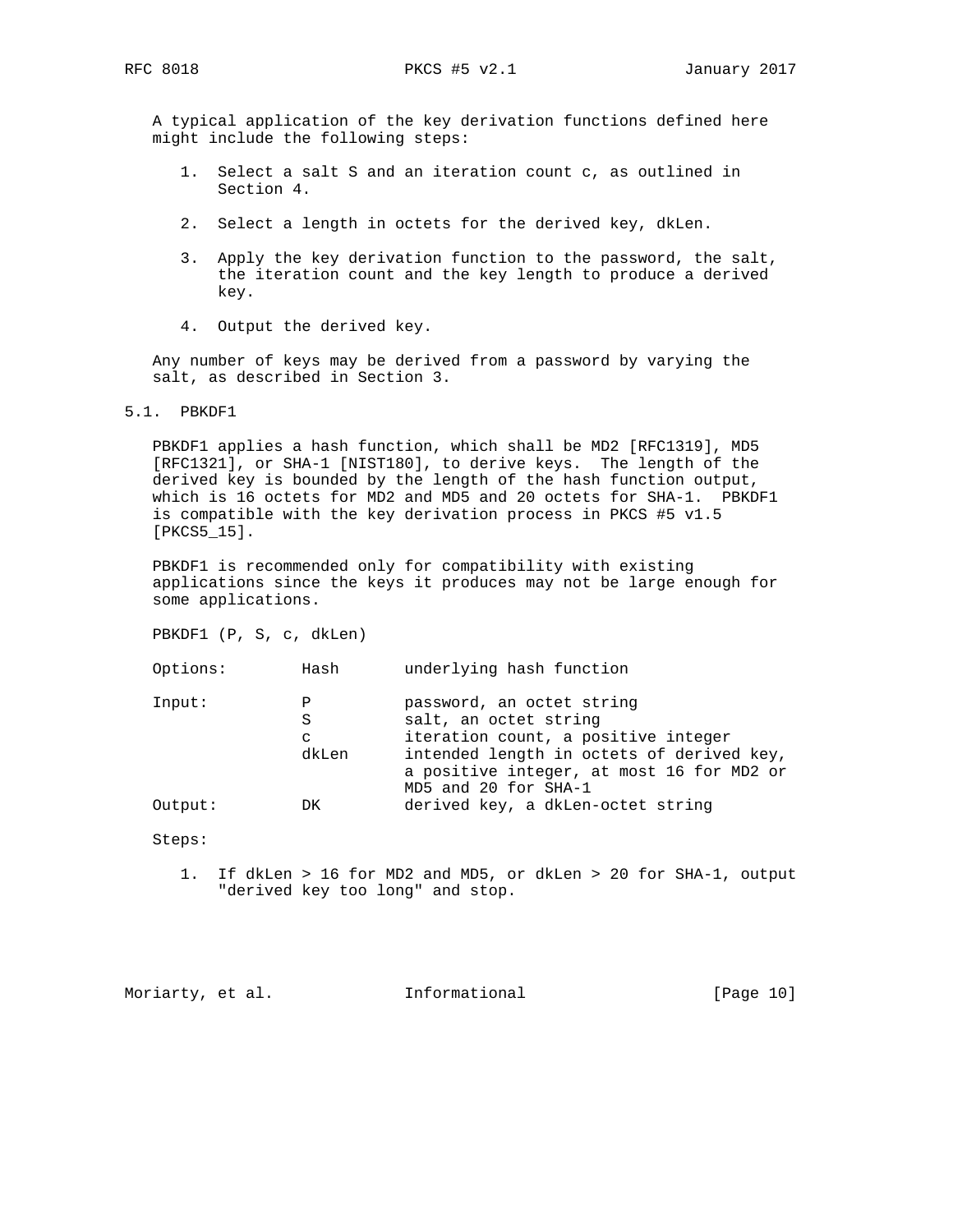2. Apply the underlying hash function Hash for c iterations to the concatenation of the password P and the salt S, then

extract the first dkLen octets to produce a derived key DK:

```
T_1 = Hash (P || S),
                     T^2 = Hash (T_1) ,
 ...
                     T_c = Hash (T_{c-1}) ,
                     DK = T_c < 0..dkLen-1>
```
3. Output the derived key DK.

5.2. PBKDF2

 PBKDF2 applies a pseudorandom function (see Appendix B.1 for an example) to derive keys. The length of the derived key is essentially unbounded. (However, the maximum effective search space for the derived key may be limited by the structure of the underlying pseudorandom function. See Appendix B.1 for further discussion.) PBKDF2 is recommended for new applications.

PBKDF2 (P, S, c, dkLen)

| Options: | PRF                  | underlying pseudorandom function (hLen<br>denotes the length in octets of the<br>pseudorandom function output)                                                                                   |
|----------|----------------------|--------------------------------------------------------------------------------------------------------------------------------------------------------------------------------------------------|
| Input:   | Ρ<br>S<br>C<br>dkLen | password, an octet string<br>salt, an octet string<br>iteration count, a positive integer<br>intended length in octets of the derived<br>key, a positive integer, at most<br>$(2^32 - 1) * hLen$ |
|          |                      |                                                                                                                                                                                                  |

Output: DK derived key, a dkLen-octet string

Steps:

- 1. If dkLen > (2^32 1) \* hLen, output "derived key too long" and stop.
- 2. Let l be the number of hLen-octet blocks in the derived key, rounding up, and let r be the number of octets in the last block:

 l = CEIL (dkLen / hLen)  $r = d$ kLen -  $(1 - 1) * h$ Len

Moriarty, et al. 1nformational [Page 11]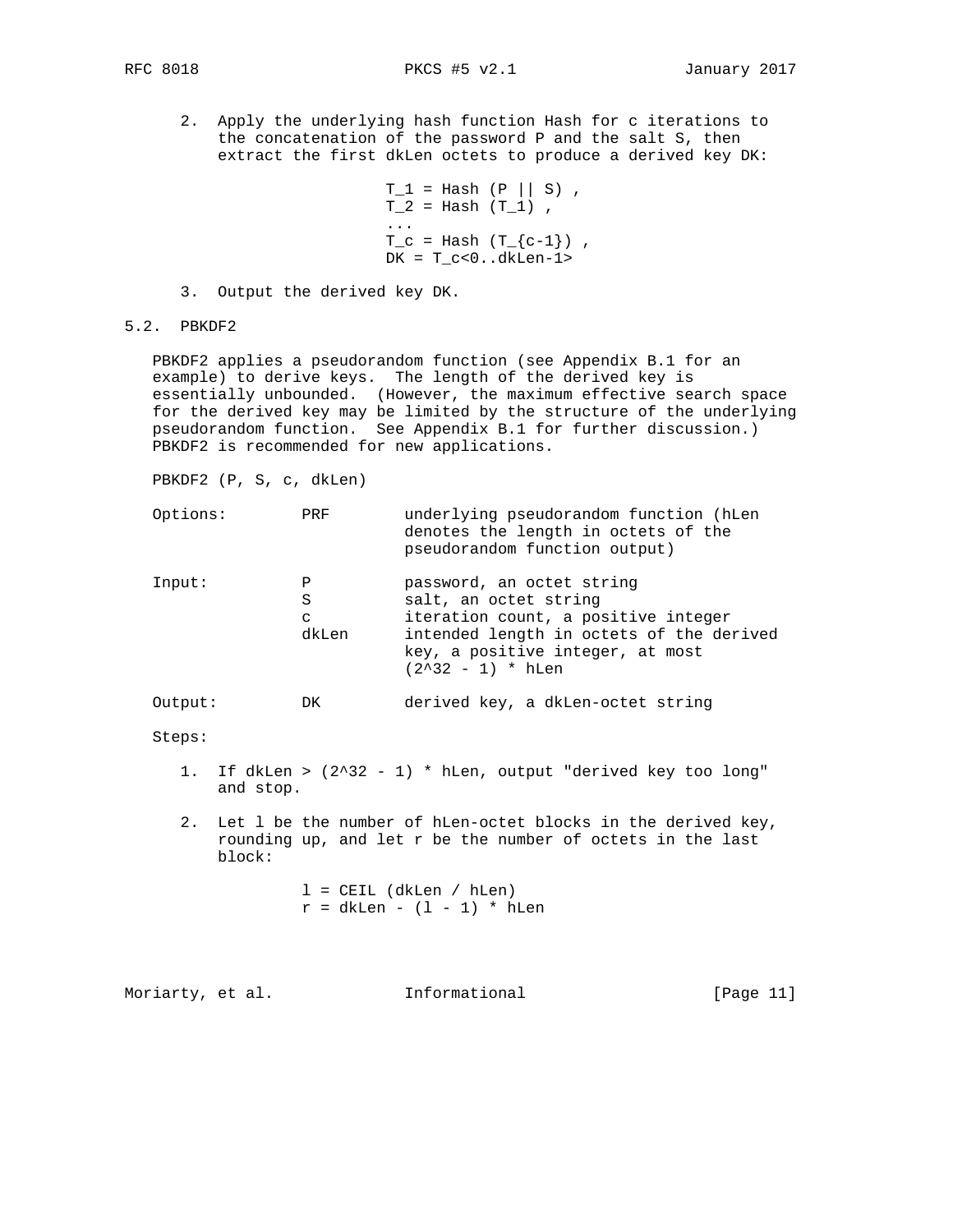Here, CEIL (x) is the "ceiling" function, i.e., the smallest integer greater than, or equal to, x.

 3. For each block of the derived key apply the function F defined below to the password P, the salt S, the iteration count c, and the block index to compute the block:

 $T_1 = F (P, S, c, 1)$ ,  $T_2 = F (P, S, c, 2)$ , ...  $T_1 = F (P, S, c, 1)$ ,

> where the function F is defined as the exclusive-or sum of the first c iterates of the underlying pseudorandom function PRF applied to the password P and the concatenation of the salt S and the block index i:

> > F (P, S, c, i) =  $U_1 \xor U_2 \xor ... \xor U_c$

where

 $U_1 = PRF (P, S || INT (i))$ ,  $U_2 = PRF (P, U_1)$ , ...  $U_c = PRF (P, U_{c-1})$ .

> Here, INT (i) is a four-octet encoding of the integer i, most significant octet first.

 4. Concatenate the blocks and extract the first dkLen octets to produce a derived key DK:

 $DK = T_1 || T_2 || \dots || T_l < 0 \dots$ 

5. Output the derived key DK.

 Note: The construction of the function F follows a "belt-and suspenders" approach. The iterates U\_i are computed recursively to remove a degree of parallelism from an opponent; they are exclusive ored together to reduce concerns about the recursion degenerating into a small set of values.

Moriarty, et al. 1nformational [Page 12]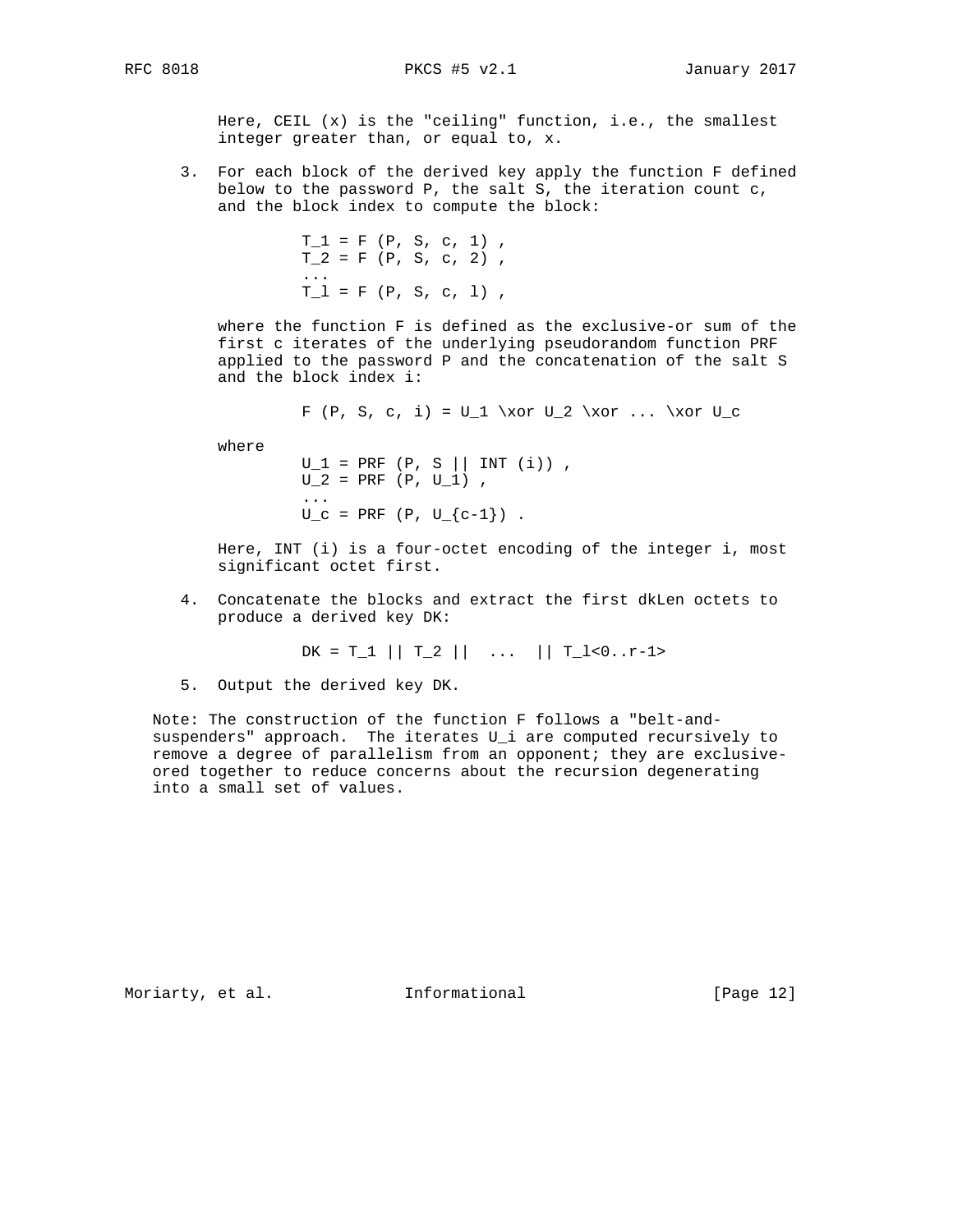### 6. Encryption Schemes

 An encryption scheme, in the symmetric setting, consists of an encryption operation and a decryption operation, where the encryption operation produces a ciphertext from a message under a key, and the decryption operation recovers the message from the ciphertext under the same key. In a password-based encryption scheme, the key is a password.

 A typical application of a password-based encryption scheme is a private-key protection method, where the message contains private-key information, as in PKCS #8. The encryption schemes defined here would be suitable encryption algorithms in that context.

 Two schemes are specified in this section: PBES1 and PBES2. PBES2 is recommended for new applications; PBES1 is included only for compatibility with existing applications and is not recommended for new applications.

### 6.1. PBES1

 PBES1 combines the PBKDF1 function (Section 5.1) with an underlying block cipher, which shall be either DES [NIST46] or RC2 [RFC2268] in cipher block chaining (CBC) mode [NIST81]. PBES1 is compatible with the encryption scheme in PKCS #5 v1.5 [PKCS5\_15].

 PBES1 is recommended only for compatibility with existing applications, since it supports only two underlying encryption schemes, each of which has a key size (56 or 64 bits) that may not be large enough for some applications.

# 6.1.1. PBES1 Encryption Operation

 The encryption operation for PBES1 consists of the following steps, which encrypt a message M under a password P to produce a ciphertext  $C$ :

- 1. Select an eight-octet salt S and an iteration count c, as outlined in Section 4.
- 2. Apply the PBKDF1 key derivation function (Section 5.1) to the password P, the salt S, and the iteration count c to produce a derived key DK of length 16 octets:

 $DK = PBKDF1$  (P, S, c, 16)

Moriarty, et al. 1nformational 1999 [Page 13]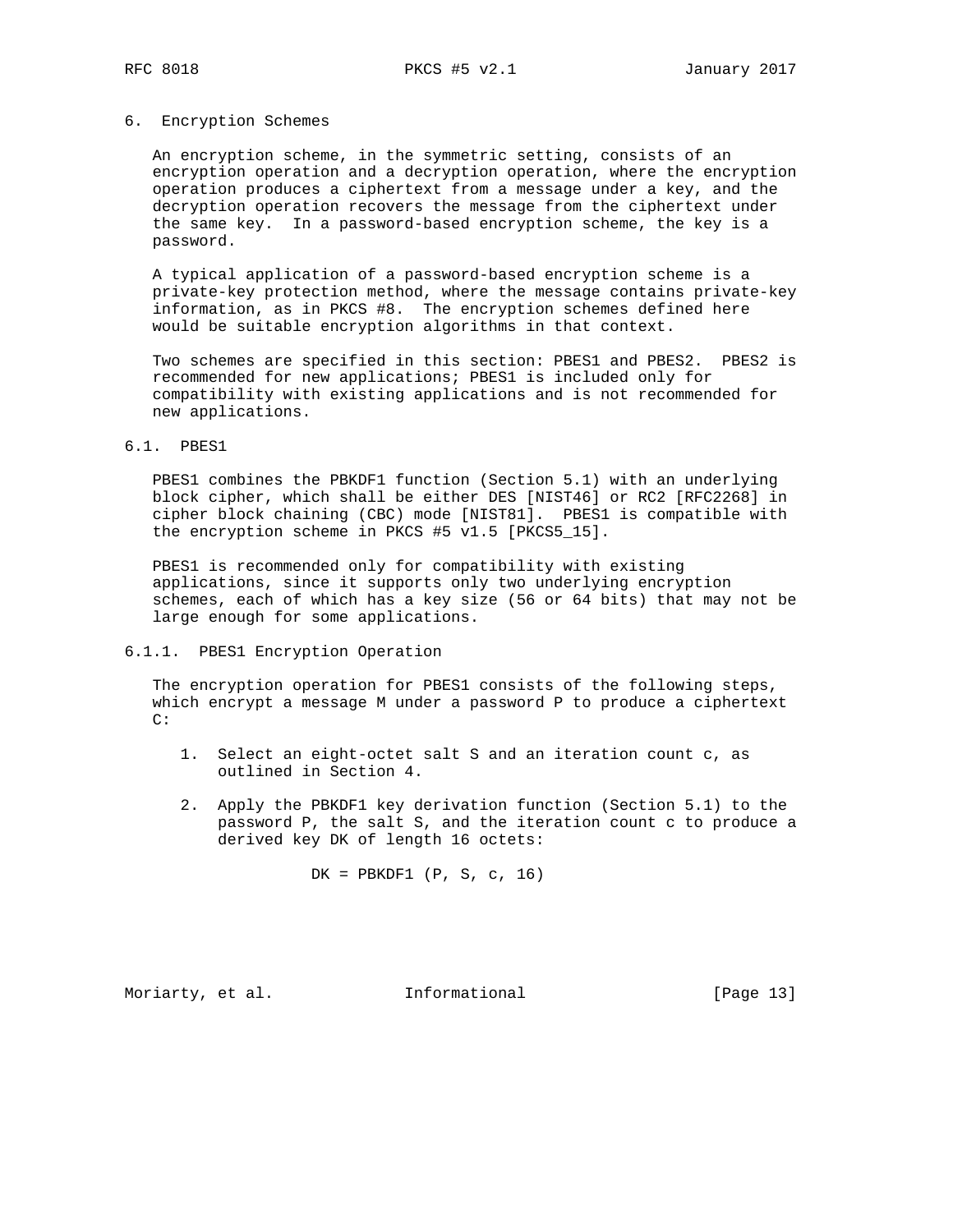3. Separate the derived key DK into an encryption key K consisting of the first eight octets of DK and an initialization vector IV consisting of the next eight octets:

> $K = DK < 0.7 >$  $IV = DK < 8.15$

 4. Concatenate M and a padding string PS to form an encoded message EM:

 $EM = M || PS$ 

where the padding string PS consists of 8-(||M|| mod 8) octets each with value  $8-(||M|| \mod 8)$ . The padding string PS will satisfy one of the following statements:

 $PS = 01$ , if  $||M|| \mod 8 = 7$ ;  $PS = 02 02$ , if  $|M|| \mod 8 = 6$ ; ...  $PS = 08 08 08 08 08 08 08 08 08$ , if  $||M|| \mod 8 = 0$ .

> The length in octets of the encoded message will be a multiple of eight, and it will be possible to recover the message M unambiguously from the encoded message. (This padding rule is taken from RFC 1423 [RFC1423].)

- 5. Encrypt the encoded message EM with the underlying block cipher (DES or RC2) in CBC mode under the encryption key K with initialization vector IV to produce the ciphertext C. For DES, the key K shall be considered as a 64-bit encoding of a 56-bit DES key with parity bits ignored (see [NIST46]). For RC2, the "effective key bits" shall be 64 bits.
- 6. Output the ciphertext C.

 The salt S and the iteration count c may be conveyed to the party performing decryption in an AlgorithmIdentifier value (see Appendix A.3).

Moriarty, et al. 1nformational [Page 14]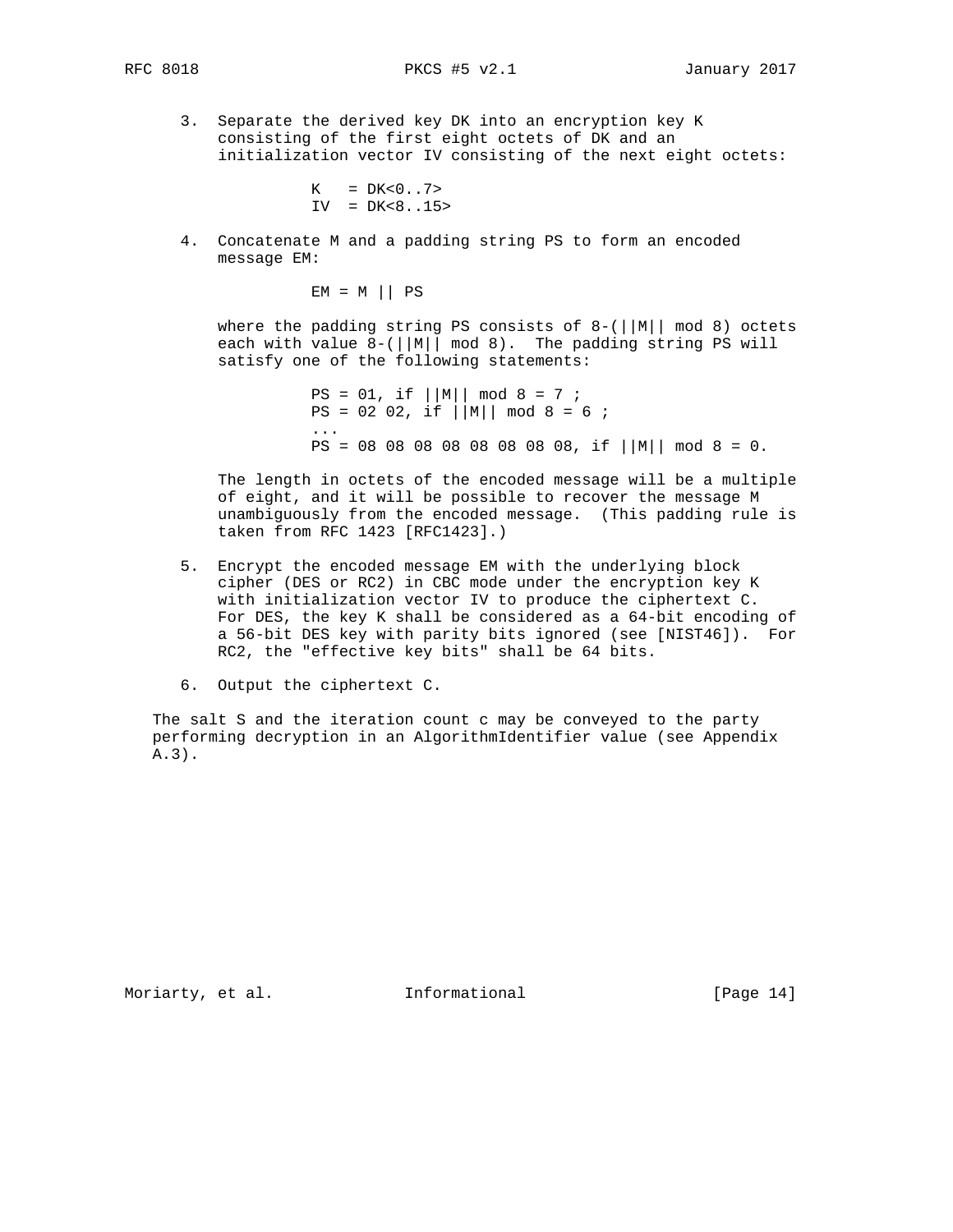6.1.2. PBES1 Decryption Operation

 The decryption operation for PBES1 consists of the following steps, which decrypt a ciphertext C under a password P to recover a message M:

- 1. Obtain the eight-octet salt S and the iteration count c.
- 2. Apply the PBKDF1 key derivation function (Section 5.1) to the password P, the salt S, and the iteration count c to produce a derived key DK of length 16 octets:

DK = PBKDF1 (P, S, c, 16)

 3. Separate the derived key DK into an encryption key K consisting of the first eight octets of DK and an initialization vector IV consisting of the next eight octets:

> $K = DK < 0.7$  $IV = DK < 8.15$

- 4. Decrypt the ciphertext C with the underlying block cipher (DES or RC2) in CBC mode under the encryption key K with initialization vector IV to recover an encoded message EM. If the length in octets of the ciphertext C is not a multiple of eight, output "decryption error" and stop.
- 5. Separate the encoded message EM into a message M and a padding string PS:

 $EM = M || PS$ 

 where the padding string PS consists of some number psLen octets each with value psLen, where psLen is between 1 and 8. If it is not possible to separate the encoded message EM in this manner, output "decryption error" and stop.

- 6. Output the recovered message M.
- 6.2. PBES2

 PBES2 combines a password-based key derivation function, which shall be PBKDF2 (Section 5.2) for this version of PKCS #5, with an underlying encryption scheme (see Appendix B.2 for examples). The key length and any other parameters for the underlying encryption scheme depend on the scheme.

PBES2 is recommended for new applications.

Moriarty, et al. 1nformational [Page 15]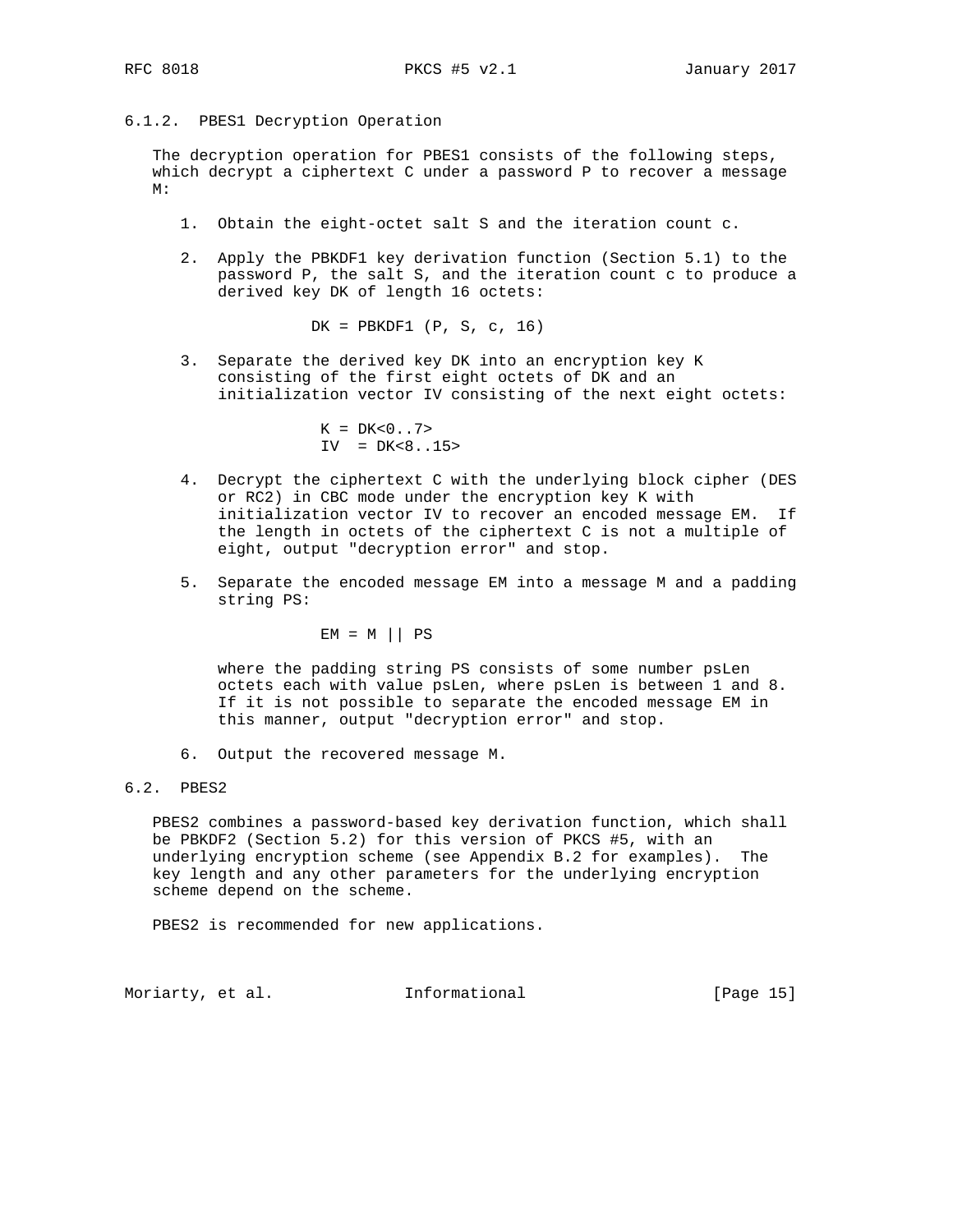## 6.2.1. PBES2 Encryption Operation

 The encryption operation for PBES2 consists of the following steps, which encrypt a message M under a password P to produce a ciphertext C, applying a selected key derivation function KDF and a selected underlying encryption scheme:

- 1. Select a salt S and an iteration count c, as outlined in Section 4.
- 2. Select the length in octets, dkLen, for the derived key for the underlying encryption scheme.
- 3. Apply the selected key derivation function to the password P, the salt S, and the iteration count c to produce a derived key DK of length dkLen octets:

 $DK = KDF (P, S, c, dklen)$ 

- 4. Encrypt the message M with the underlying encryption scheme under the derived key DK to produce a ciphertext C. (This step may involve selection of parameters such as an initialization vector and padding, depending on the underlying scheme.)
- 5. Output the ciphertext C.

 The salt S, the iteration count c, the key length dkLen, and identifiers for the key derivation function and the underlying encryption scheme may be conveyed to the party performing decryption in an AlgorithmIdentifier value (see Appendix A.4).

6.2.2. PBES2 Decryption Operation

 The decryption operation for PBES2 consists of the following steps, which decrypt a ciphertext C under a password P to recover a message M:

- 1. Obtain the salt S for the operation.
- 2. Obtain the iteration count c for the key derivation function.
- 3. Obtain the key length in octets, dkLen, for the derived key for the underlying encryption scheme.

Moriarty, et al. 1nformational 1999 [Page 16]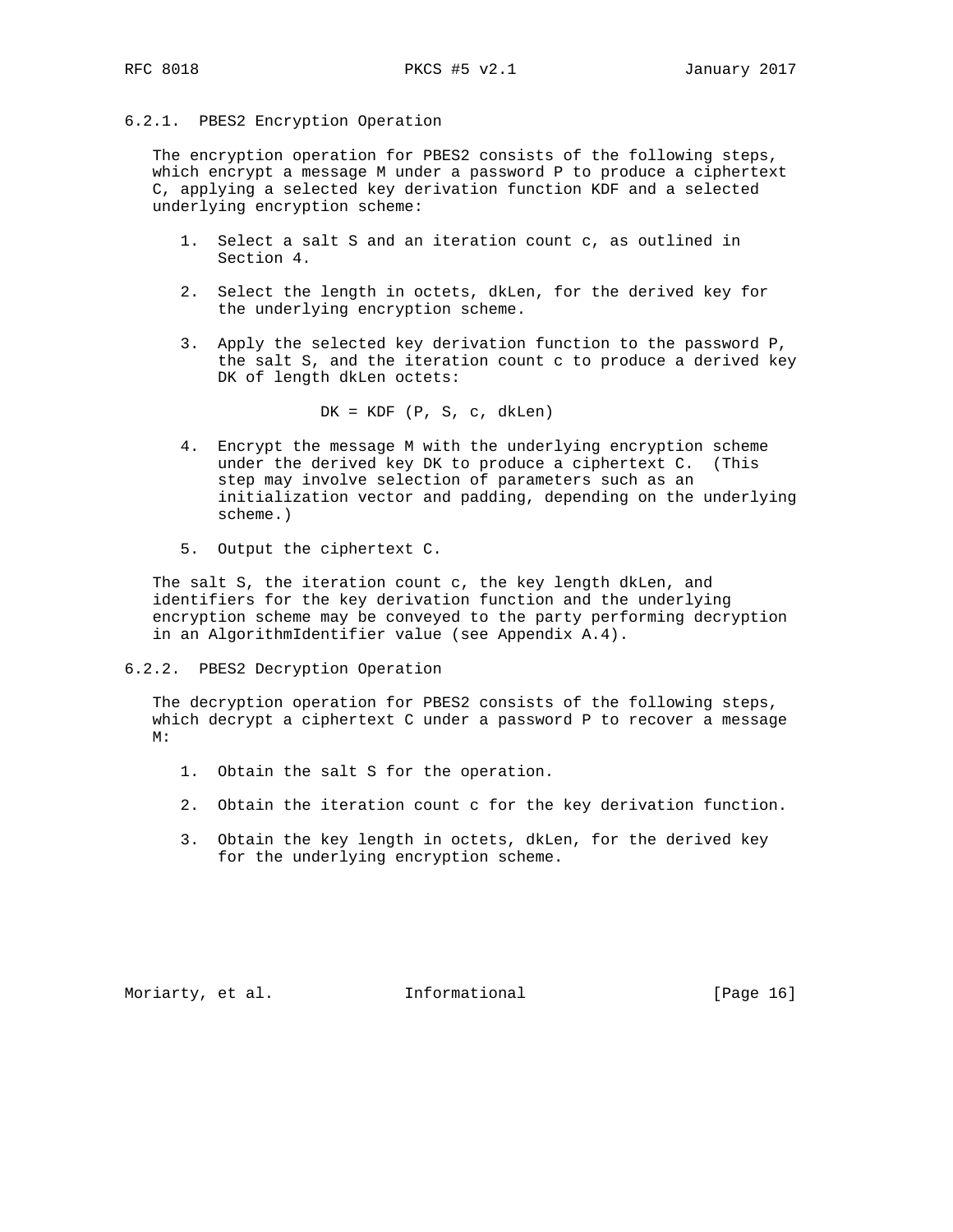4. Apply the selected key derivation function to the password P, the salt S, and the iteration count c to produce a derived key DK of length dkLen octets:

 $DK = KDF (P, S, c, dklen)$ 

- 5. Decrypt the ciphertext C with the underlying encryption scheme under the derived key DK to recover a message M. If the decryption function outputs "decryption error", then output "decryption error" and stop.
- 6. Output the recovered message M.
- 7. Message Authentication Schemes

 A message authentication scheme consists of a MAC (Message Authentication Code) generation operation and a MAC verification operation, where the MAC generation operation produces a MAC from a message under a key, and the MAC verification operation verifies the message authentication code under the same key. In a password-based message authentication scheme, the key is a password.

One scheme is specified in this section: PBMAC1.

7.1. PBMAC1

 PBMAC1 combines a password-based key derivation function, which shall be PBKDF2 (Section 5.2) for this version of PKCS #5, with an underlying message authentication scheme (see Appendix B.3 for an example). The key length and any other parameters for the underlying message authentication scheme depend on the scheme.

7.1.1. PBMAC1 Generation Operation

 The MAC generation operation for PBMAC1 consists of the following steps, which process a message M under a password P to generate a message authentication code T, applying a selected key derivation function KDF and a selected underlying message authentication scheme:

- 1. Select a salt S and an iteration count c, as outlined in Section 4.
- 2. Select a key length in octets, dkLen, for the derived key for the underlying message authentication function.

Moriarty, et al. 1nformational 1999 [Page 17]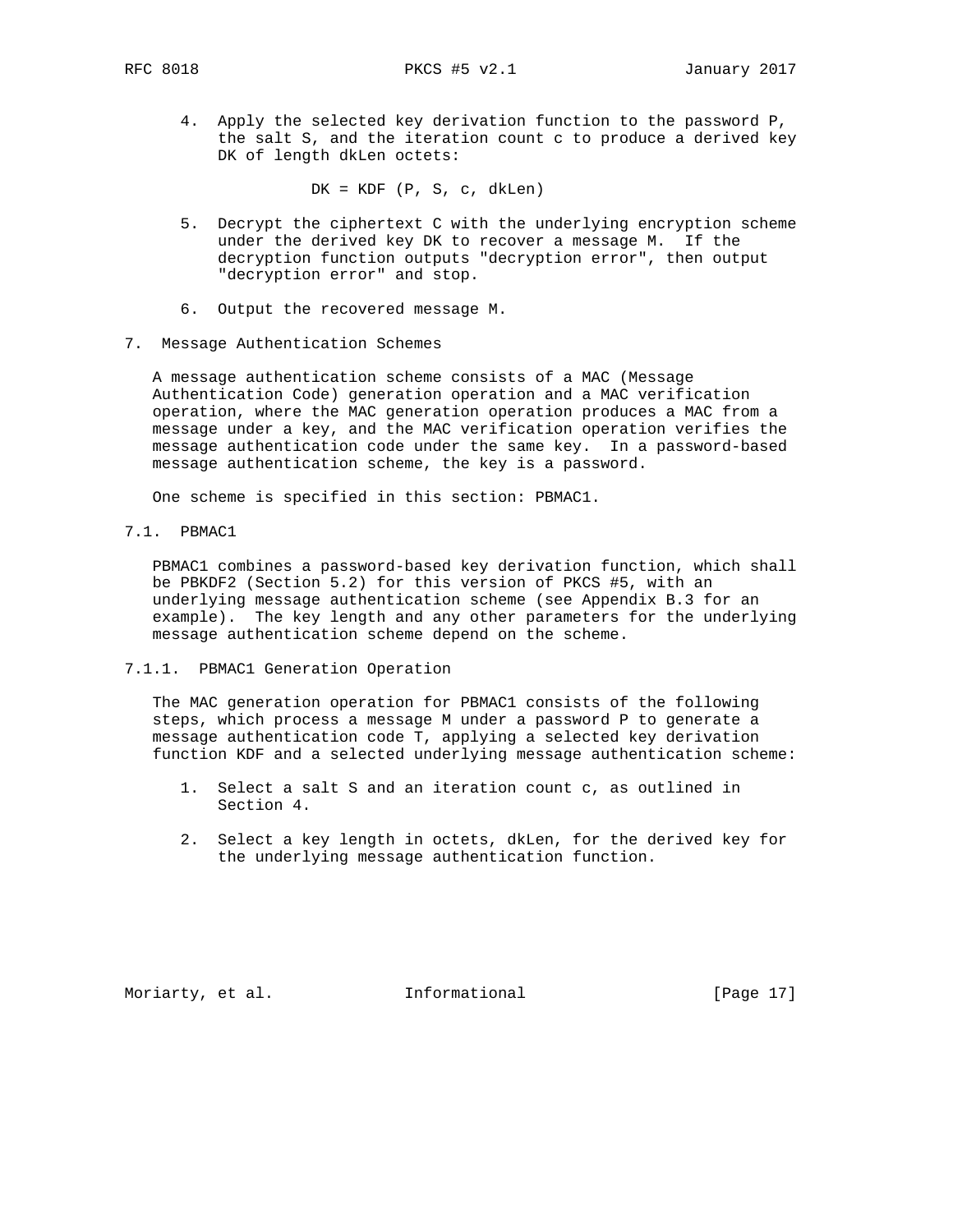3. Apply the selected key derivation function to the password P, the salt S, and the iteration count c to produce a derived key DK of length dkLen octets:

 $DK = KDF (P, S, c, dklen)$ 

- 4. Process the message M with the underlying message authentication scheme under the derived key DK to generate a message authentication code T.
- 5. Output the message authentication code T.

 The salt S, the iteration count c, the key length dkLen, and identifiers for the key derivation function and underlying message authentication scheme may be conveyed to the party performing verification in an AlgorithmIdentifier value (see Appendix A.5).

7.1.2. PBMAC1 Verification Operation

 The MAC verification operation for PBMAC1 consists of the following steps, which process a message M under a password P to verify a message authentication code T:

- 1. Obtain the salt S and the iteration count c.
- 2. Obtain the key length in octets, dkLen, for the derived key for the underlying message authentication scheme.
- 3. Apply the selected key derivation function to the password P, the salt S, and the iteration count c to produce a derived key DK of length dkLen octets:

 $DK = KDF (P, S, c, dklen)$ 

- 4. Process the message M with the underlying message authentication scheme under the derived key DK to verify the message authentication code T.
- 5. If the message authentication code verifies, output "correct"; else output "incorrect".

8. Security Considerations

 Password-based cryptography is generally limited in the security that it can provide, particularly for methods such as those defined in this document where offline password search is possible. While the use of salt and iteration count can increase the complexity of attack (see Section 4 for recommendations), it is essential that passwords

Moriarty, et al. 1nformational [Page 18]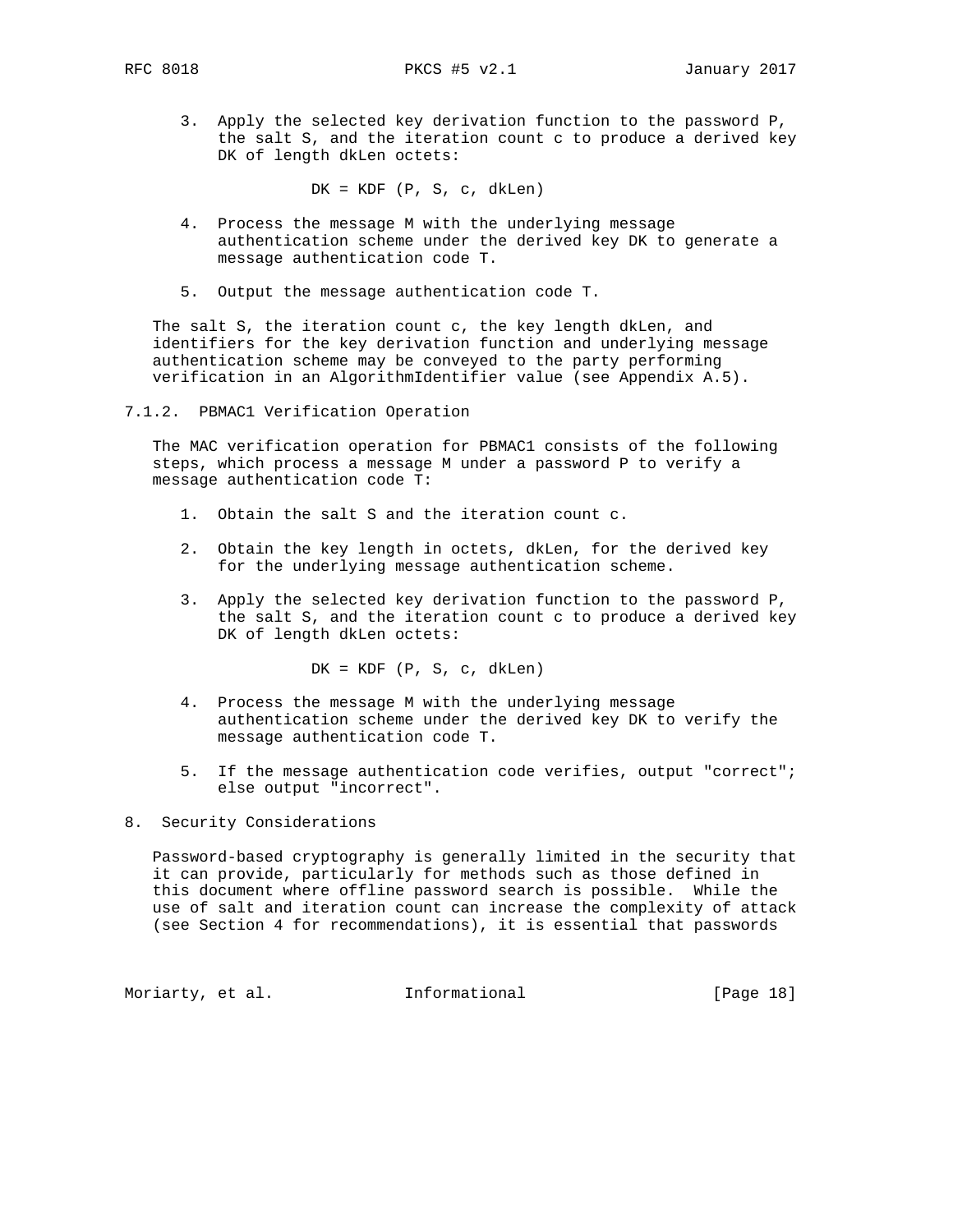are selected well, and relevant guidelines (e.g., [NISTSP63]) should be taken into account. It is also important that passwords be protected well if stored.

 In general, different keys should be derived from a password for different uses to minimize the possibility of unintended interactions. For password-based encryption with a single algorithm, a random salt is sufficient to ensure that different keys will be produced. In certain other situations, as outlined in Section 4, a structured salt is necessary. The recommendations in Section 4 should thus be taken into account when selecting the salt value.

 For information on security considerations for MD2 [RFC1319], see [RFC6149]; for MD5 [RFC1321], see [RFC6151]; and for SHA-1 [NIST180], see [RFC6194].

- 9. Normative References
	- [ANSIX952] ANSI, "Triple Data Encryption Algorithm Modes of Operation", Accredited Standards Committee X9, X9.52-1998, July 1998.
	- [BELLOV] Bellovin, S. and M. Merritt, "Encrypted Key Exchange: Password-based Protocols Secure against Dictionary Attacks", Proceedings of the IEEE Symposium on Research in Security and Privacy, pages 72-84, IEEE Computer Society, DOI 10.1109/RISP.1992.213269, 1992.
	- [COCHRAN] Cochran, M., "Notes on the Wang et al. 2^63 SHA-1 Differential Path", Cryptology ePrint Archive: Report 2007/474, August 2008, <http://eprint.iacr.org/2007/474>.

[ISO8824-1]

 International Organization for Standardization, "Information technology - Abstract Syntax Notation One (ASN.1) - Specification of basic notation", ISO/IEC 8824-1:2008, 2008.

[ISO8824-2]

 International Organization for Standardization, "Information technology - Abstract Syntax Notation One (ASN.1) - Information object specification", ISO/IEC 8824-2:2008, 2008.

Moriarty, et al. 1nformational 1917 [Page 19]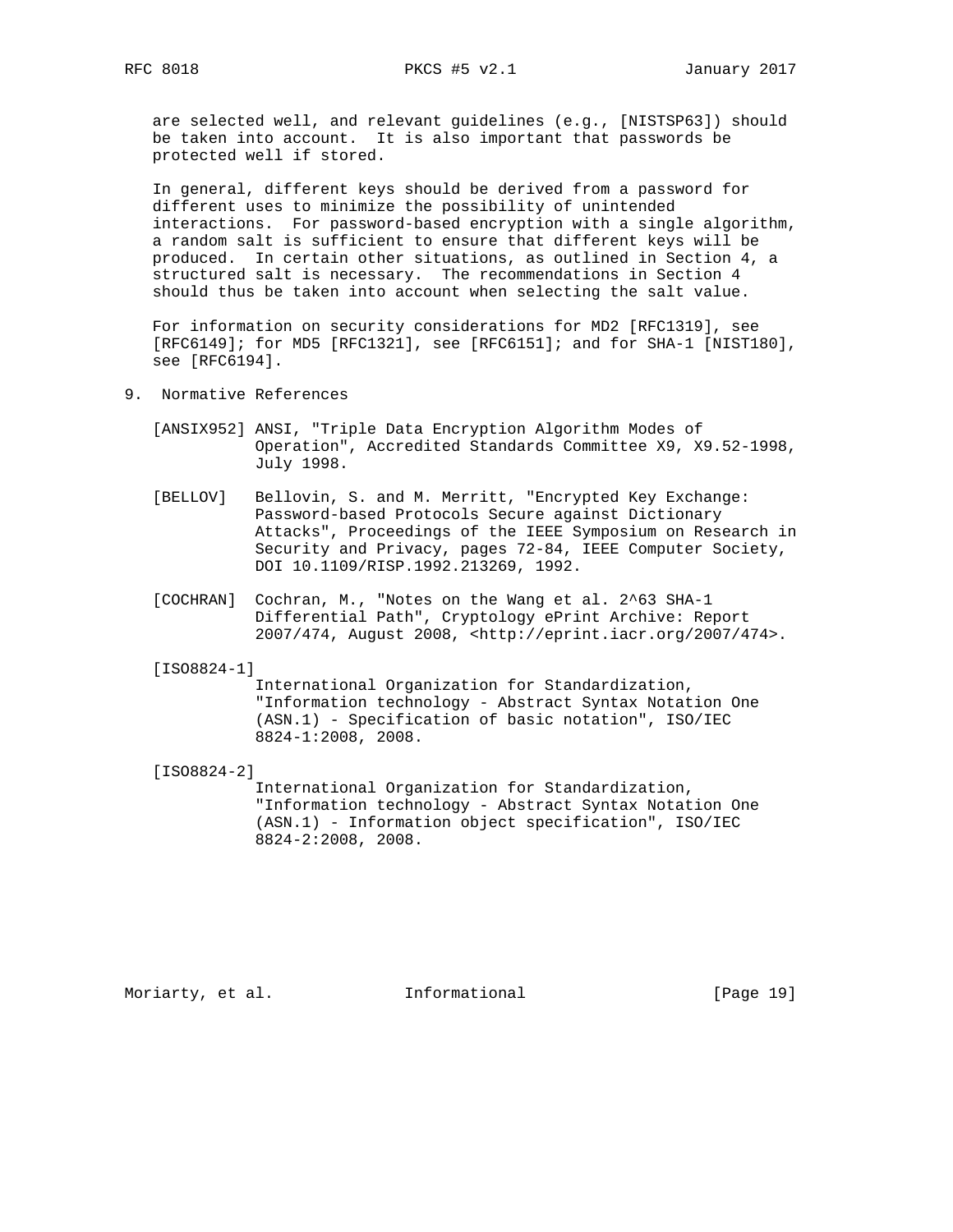[ISO8824-3] International Organization for Standardization, "Information technology - Abstract Syntax Notation One (ASN.1) - Constraint specification", ISO/IEC 8824-3:2008, 2008.

[ISO8824-4]

 International Organization for Standardization, "Information technology - Abstract Syntax Notation One (ASN.1) - Parameterization of ASN.1 specifications", ISO/IEC 8824-4:2008, 2008.

- [JABLON] Jablon, D., "Strong Password-Only Authenticated Key Exchange", ACM SIGCOMM Computer Communication Review, Volume 26, Issue 5, DOI 10.1145/242896.242897, October 1996.
- [MORRIS] Morris, R. and K. Thompson, "Password security: A case history", Communications of the ACM, Vol. 22, Issue 11, pages 594-597, DOI 10.1145/359168.359172, November 1979.
- [NIST46] National Institute of Standards and Technology (NIST), "Data Encryption Standard", FIPS PUB 46-3, October 1999.
- [NIST81] National Institute of Standards and Technology (NIST), "DES Modes of Operation", FIPS PUB 81, December 2, 1980.
- [NIST180] National Institute of Standards and Technology, "Secure Hash Standard (SHS)", FIPS PUB 180-4, DOI 10.6028/NIST.FIPS.180-4, August 2015.
- [NIST197] National Institute of Standards and Technology (NIST), "Advance Encryption Standard (AES)", FIPS PUB 197, November 2001.
- [NIST198] National Institute of Standards and Technology (NIST), "The Keyed - Hash Message Authentication Code (HMAC)", FIPS PUB 198-1, July 2008.
- [NISTSP63] National Institute of Standards and Technology (NIST), "Electronic Authentication Guideline", NIST Special Publication 800-63-2, DOI 10.6028/NIST.SP.800-63-2, August 2013.

Moriarty, et al. 1nformational 1999 [Page 20]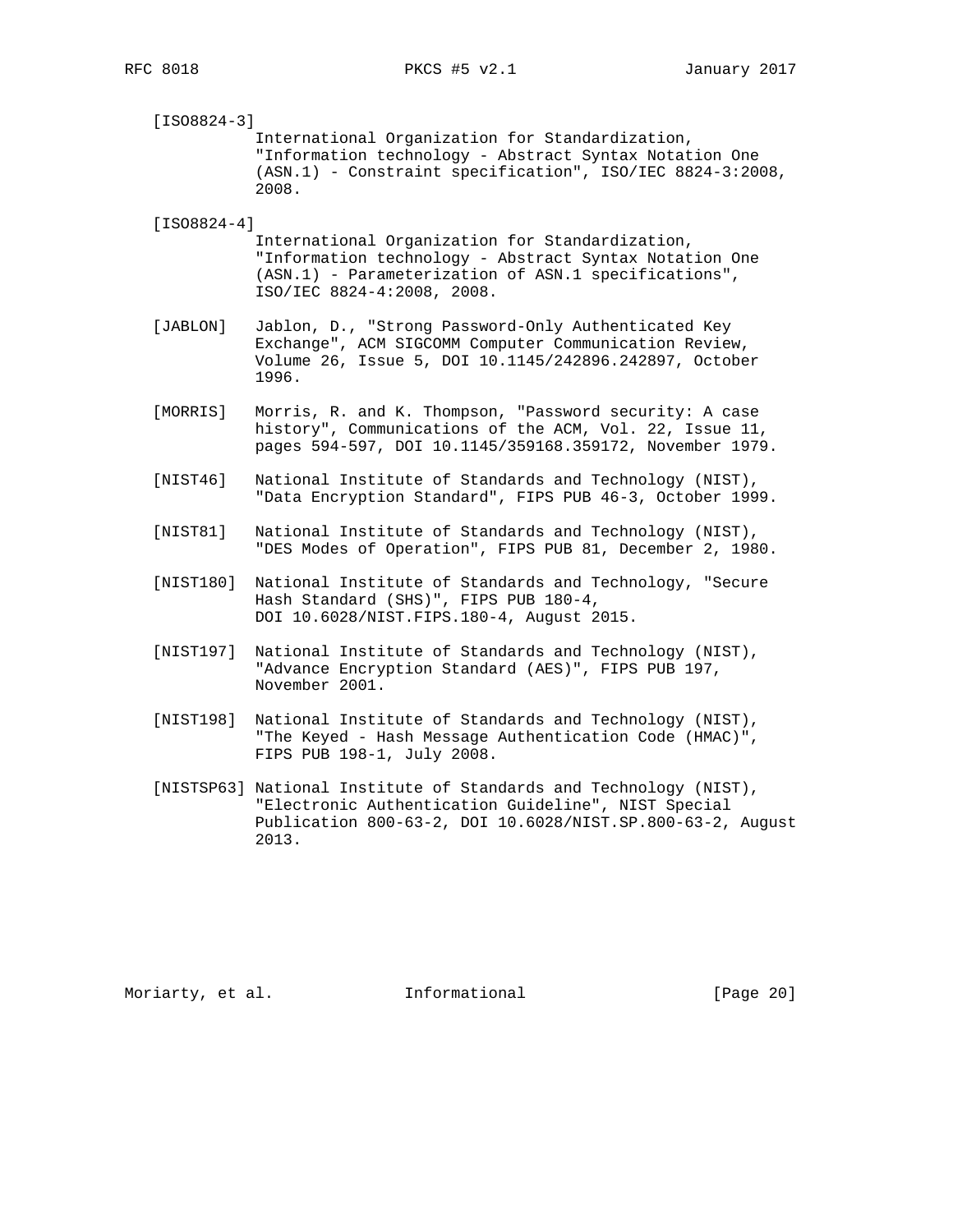[NISTSP132] National Institute of Standards and Technology (NIST), "Recommendation for Password-Based Key Derivation, Part 1: Storage Applications", NIST Special Publication 800-132, DOI 10.6028/NIST.SP.800-132, December 2010.

- [PKCS5\_15] RSA Laboratories, "PKCS #5: Password-Based Encryption Standard Version 1.5", November 1993.
- [PKCS5\_21] RSA Laboratories, "PKCS #5: Password-Based Encryption Standard Version 2.1", October 2012.
- [PKCS8] Kaliski, B., "Public-Key Cryptography Standards (PKCS) #8: Private-Key Information Syntax Specification Version 1.2", RFC 5208, DOI 10.17487/RFC5208, May 2008, <http://www.rfc-editor.org/info/rfc5208>.
- [RC5] Rivest, R.L., "The RC5 encryption algorithm", In Proceedings of the Second International Workshop on Fast Software Encryption, pages 86-96, Springer-Verlag, DOI 10.1007/3-540-60590-8\_7, 1994.
- [RFC1319] Kaliski, B., "The MD2 Message-Digest Algorithm", RFC 1319, DOI 10.17487/RFC1319, April 1992, <http://www.rfc-editor.org/info/rfc1319>.
- [RFC1321] Rivest, R., "The MD5 Message-Digest Algorithm", RFC 1321, DOI 10.17487/RFC1321, April 1992, <http://www.rfc-editor.org/info/rfc1321>.
- [RFC1423] Balenson, D., "Privacy Enhancement for Internet Electronic Mail: Part III: Algorithms, Modes, and Identifiers", RFC 1423, DOI 10.17487/RFC1423, February 1993, <http://www.rfc-editor.org/info/rfc1423>.
- [RFC2040] Baldwin, R. and R. Rivest, "The RC5, RC5-CBC, RC5-CBC-Pad, and RC5-CTS Algorithms", RFC 2040, DOI 10.17487/RFC2040, October 1996, <http://www.rfc-editor.org/info/rfc2040>.
- [RFC2104] Krawczyk, H., Bellare, M., and R. Canetti, "HMAC: Keyed- Hashing for Message Authentication", RFC 2104, DOI 10.17487/RFC2104, February 1997, <http://www.rfc-editor.org/info/rfc2104>.
- [RFC2268] Rivest, R., "A Description of the  $RC2(r)$  Encryption Algorithm", RFC 2268, DOI 10.17487/RFC2268, March 1998, <http://www.rfc-editor.org/info/rfc2268>.

Moriarty, et al. 1nformational [Page 21]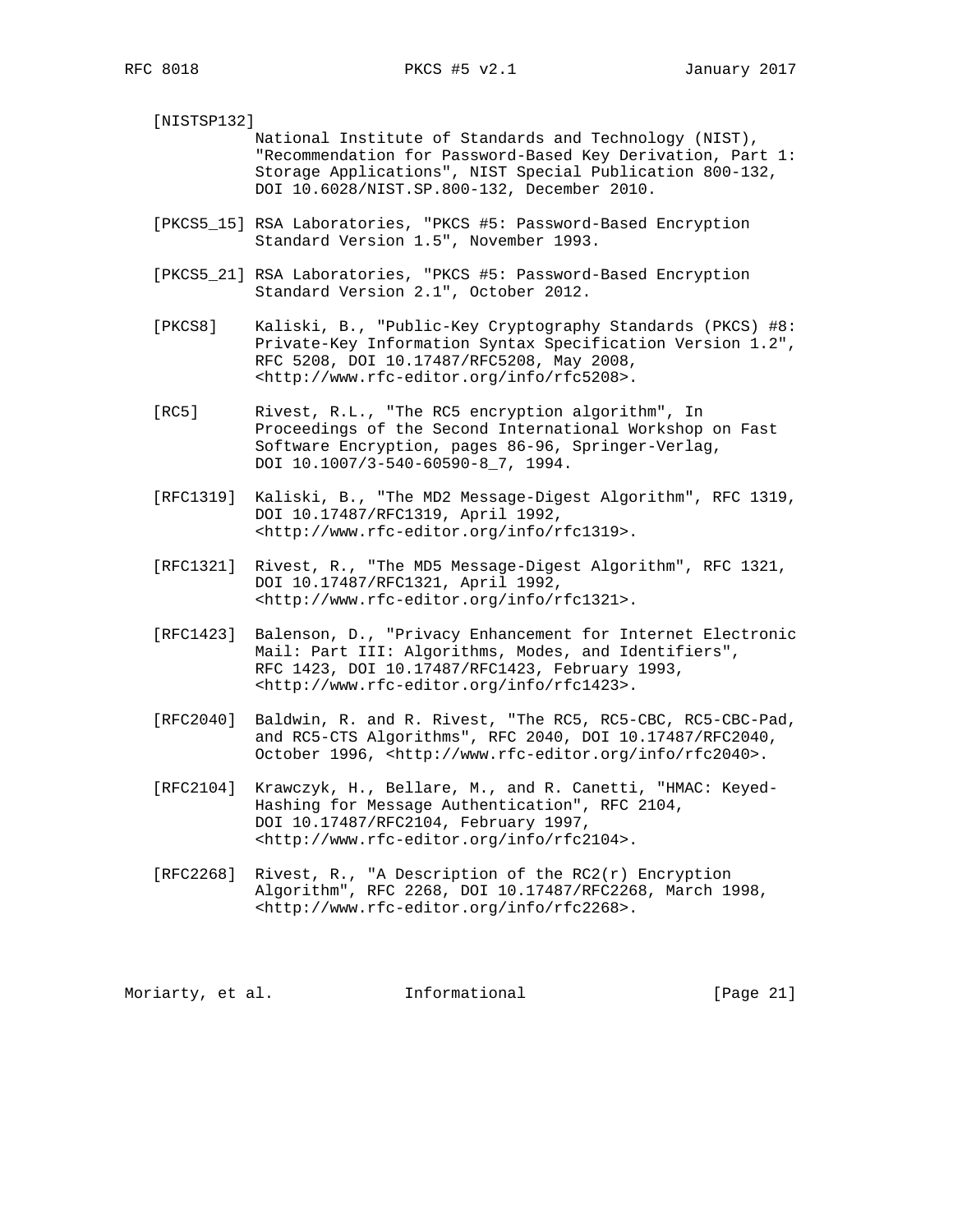- [RFC2898] Kaliski, B., "PKCS #5: Password-Based Cryptography Specification Version 2.0", RFC 2898, DOI 10.17487/RFC2898, September 2000, <http://www.rfc-editor.org/info/rfc2898>.
- [RFC3629] Yergeau, F., "UTF-8, a transformation format of ISO 10646", STD 63, RFC 3629, DOI 10.17487/RFC3629, November 2003, <http://www.rfc-editor.org/info/rfc3629>.
- [RFC5652] Housley, R., "Cryptographic Message Syntax (CMS)", STD 70, RFC 5652, DOI 10.17487/RFC5652, September 2009, <http://www.rfc-editor.org/info/rfc5652>.
- [RFC5958] Turner, S., "Asymmetric Key Packages", RFC 5958, DOI 10.17487/RFC5958, August 2010, <http://www.rfc-editor.org/info/rfc5958>.
- [RFC6149] Turner, S. and L. Chen, "MD2 to Historic Status", RFC 6149, DOI 10.17487/RFC6149, March 2011, <http://www.rfc-editor.org/info/rfc6149>.
- [RFC6151] Turner, S. and L. Chen, "Updated Security Considerations for the MD5 Message-Digest and the HMAC-MD5 Algorithms", RFC 6151, DOI 10.17487/RFC6151, March 2011, <http://www.rfc-editor.org/info/rfc6151>.
- [RFC6194] Polk, T., Chen, L., Turner, S., and P. Hoffman, "Security Considerations for the SHA-0 and SHA-1 Message-Digest Algorithms", RFC 6194, DOI 10.17487/RFC6194, March 2011, <http://www.rfc-editor.org/info/rfc6194>.
- [WANG] Wang, X., Yao, A.C., and F. Yao, "Cryptanalysis on SHA-1", presented by Adi Shamir at the rump session of CRYPTO 2005, <http://csrc.nist.gov/groups/ST/hash/documents/ Wang\_SHA1-New-Result.pdf>.
- [WU] Wu, T., "The Secure Remote Password protocol", In Proceedings of the 1998 Internet Society Network and Distributed System Security Symposium, pages 97-111, Internet Society, 1998, <https://www.isoc.org/isoc/conferences/ndss/98/wu.pdf>.

Moriarty, et al. 1nformational 1999 [Page 22]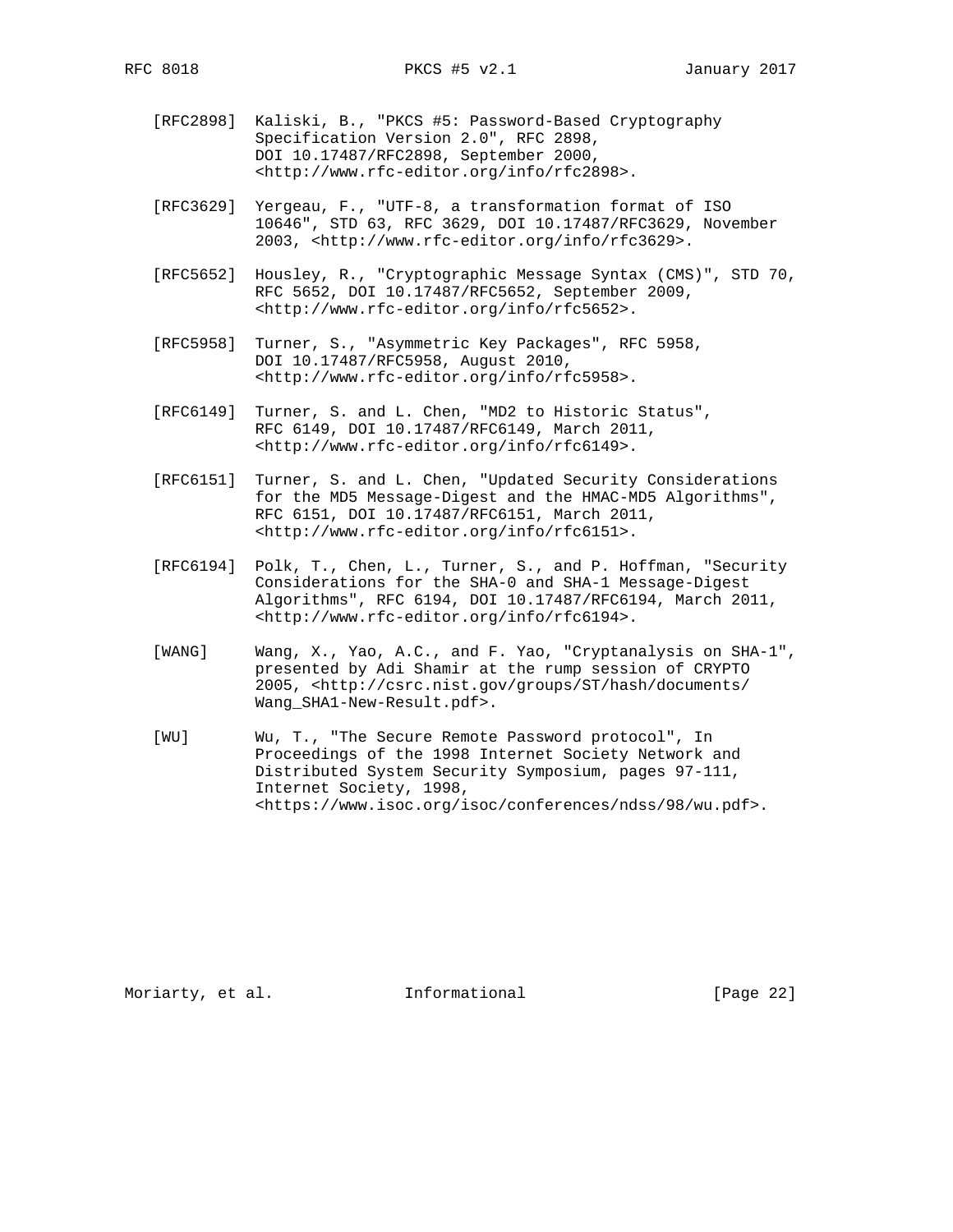Appendix A. ASN.1 Syntax

 This section defines ASN.1 syntax for the key derivation functions, the encryption schemes, the message authentication scheme, and supporting techniques. The intended application of these definitions includes PKCS #8 and other syntax for key management, encrypted data, and integrity-protected data. (Various aspects of ASN.1 are specified in several ISO/IEC standards [ISO8824-1] [ISO8824-2] [ISO8824-3] [ISO8824-4].)

 The object identifier pkcs-5 identifies the arc of the OID tree from which the OIDs (specific to PKCS #5) in this section are derived:

```
rsadsi OBJECT IDENTIFIER ::= \{iso(1) member-body(2) us(840) 113549}
pkcs OBJECT IDENTIFIER ::= {rsadsi 1}
  pkcs-5 OBJECT IDENTIFIER ::= {pkcs 5}
```
### A.1. PBKDF1

 No object identifier is given for PBKDF1, as the object identifiers for PBES1 are sufficient for existing applications, and PBKDF2 is recommended for new applications.

A.2. PBKDF2

 The object identifier id-PBKDF2 identifies the PBKDF2 key derivation function (Section 5.2).

 $id-PBKDF2$  OBJECT IDENTIFIER ::= { $pkcs-5$  12}

 The parameters field associated with this OID in an AlgorithmIdentifier shall have type PBKDF2-params:

```
 PBKDF2-params ::= SEQUENCE {
     salt CHOICE {
        specified OCTET STRING,
         otherSource AlgorithmIdentifier {{PBKDF2-SaltSources}}
     },
     iterationCount INTEGER (1..MAX),
     keyLength INTEGER (1..MAX) OPTIONAL,
     prf AlgorithmIdentifier {{PBKDF2-PRFs}} DEFAULT
     algid-hmacWithSHA1 }
```
Moriarty, et al. 1nformational 1999 [Page 23]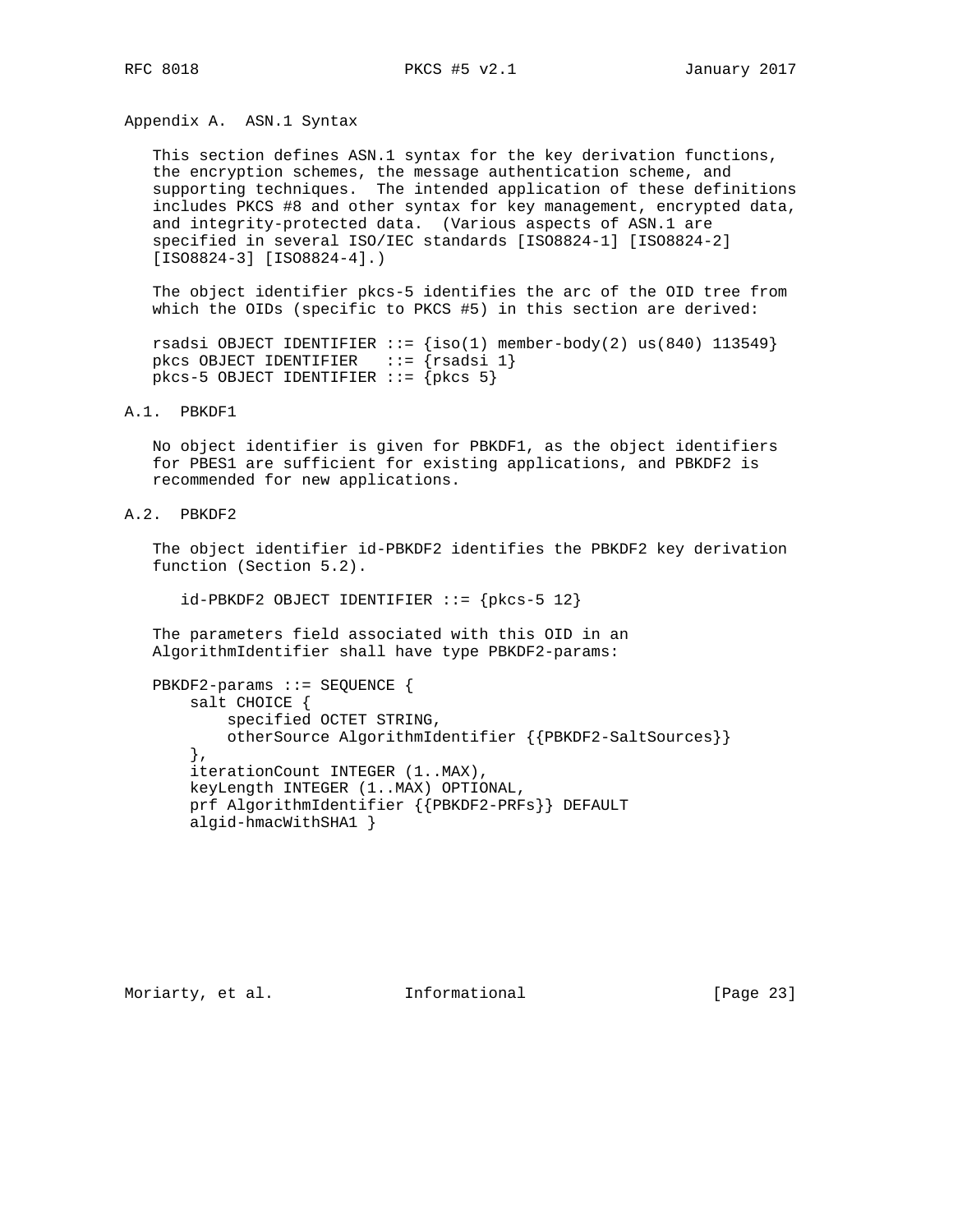The fields of type PBKDF2-params have the following meanings:

 - salt specifies the salt value or the source of the salt value. It shall either be an octet string or an algorithm ID with an OID in the set PBKDF2-SaltSources, which is reserved for future versions of PKCS #5.

 The salt-source approach is intended to indicate how the salt value is to be generated as a function of parameters in the algorithm ID, application data, or both. For instance, it may indicate that the salt value is produced from the encoding of a structure that specifies detailed information about the derived key as suggested in Section 4.1. Some of the information may be carried elsewhere, e.g., in the encryption algorithm ID. However, such facilities are deferred to a future version of PKCS #5.

 In this version, an application may achieve the benefits mentioned in Section 4.1 by choosing a particular interpretation of the salt value in the specified alternative.

PBKDF2-SaltSources ALGORITHM-IDENTIFIER ::= { ... }

- iterationCount specifies the iteration count. The maximum iteration count allowed depends on the implementation. It is expected that implementation profiles may further constrain the bounds.
- keyLength, an optional field, is the length in octets of the derived key. The maximum key length allowed depends on the implementation; it is expected that implementation profiles may further constrain the bounds. The field is provided for convenience only; the key length is not cryptographically protected. If there is concern about interaction between operations with different key lengths for a given salt (see Section 4.1), the salt should distinguish among the different key lengths.
- prf identifies the underlying pseudorandom function. It shall be an algorithm ID with an OID in the set PBKDF2-PRFs, which for this version of PKCS #5 shall consist of id-hmacWithSHA1 (see Appendix B.1.1) and any other OIDs defined by the application.

Moriarty, et al. 1nformational 1999 [Page 24]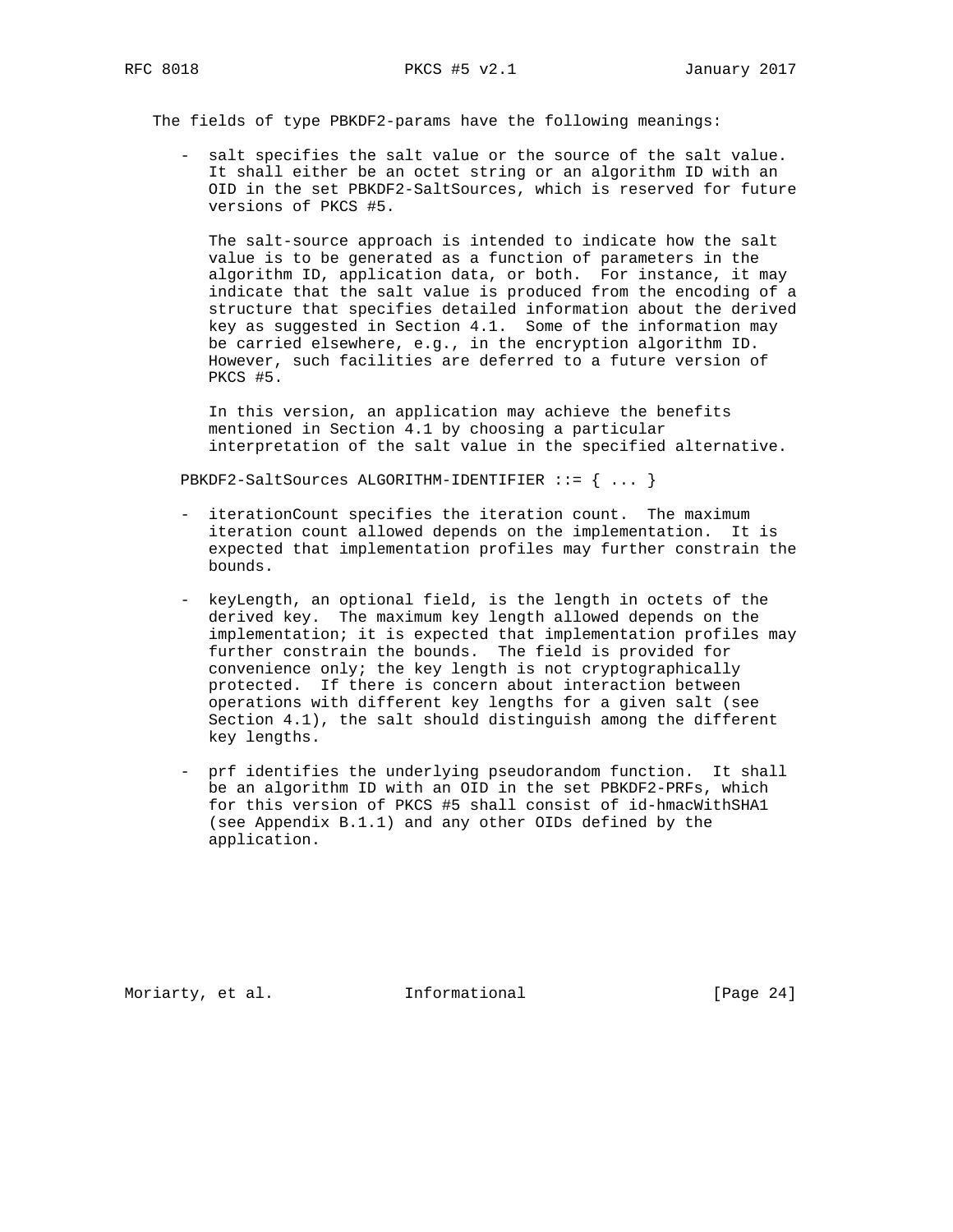PBKDF2-PRFs ALGORITHM-IDENTIFIER ::= { {NULL IDENTIFIED BY id-hmacWithSHA1}, {NULL IDENTIFIED BY id-hmacWithSHA224},  $\{NULL$  IDENTIFIED BY id-hmacWithSHA256 $\}$ , {NULL IDENTIFIED BY id-hmacWithSHA384}, {NULL IDENTIFIED BY id-hmacWithSHA512}, {NULL IDENTIFIED BY id-hmacWithSHA512-224}, {NULL IDENTIFIED BY id-hmacWithSHA512-256}, ... }

The default pseudorandom function is HMAC-SHA-1:

 algid-hmacWithSHA1 AlgorithmIdentifier {{PBKDF2-PRFs}} ::= {algorithm id-hmacWithSHA1, parameters NULL : NULL}

### A.3. PBES1

 Different object identifiers identify the PBES1 encryption scheme (Section 6.1) according to the underlying hash function in the key derivation function and the underlying block cipher, as summarized in the following table:

|         | Hash Function Block Cipher | OID         |
|---------|----------------------------|-------------|
| MD2     | <b>DES</b>                 | $pkcs-5.1$  |
| MD2     | RC2                        | $pkcs-5.4$  |
| MD5     | <b>DES</b>                 | $pkcs-5.3$  |
| MD5     | RC2                        | $pkcs-5.6$  |
| $SHA-1$ | <b>DES</b>                 | $pkcs-5.10$ |
| $SHA-1$ | RC2                        | $pkcs-5.11$ |

 pbeWithMD2AndDES-CBC OBJECT IDENTIFIER ::= {pkcs-5 1} pbeWithMD2AndRC2-CBC OBJECT IDENTIFIER ::= {pkcs-5 4} pbeWithMD5AndDES-CBC OBJECT IDENTIFIER ::= {pkcs-5 3} pbeWithMD5AndRC2-CBC OBJECT IDENTIFIER ::= {pkcs-5 6} pbeWithSHA1AndDES-CBC OBJECT IDENTIFIER ::= {pkcs-5 10} pbeWithSHA1AndRC2-CBC OBJECT IDENTIFIER  $::=$  {pkcs-5 11}

 For each OID, the parameters field associated with the OID in an AlgorithmIdentifier shall have type PBEParameter:

 PBEParameter ::= SEQUENCE { salt OCTET STRING (SIZE(8)), iterationCount INTEGER }

Moriarty, et al. 1nformational [Page 25]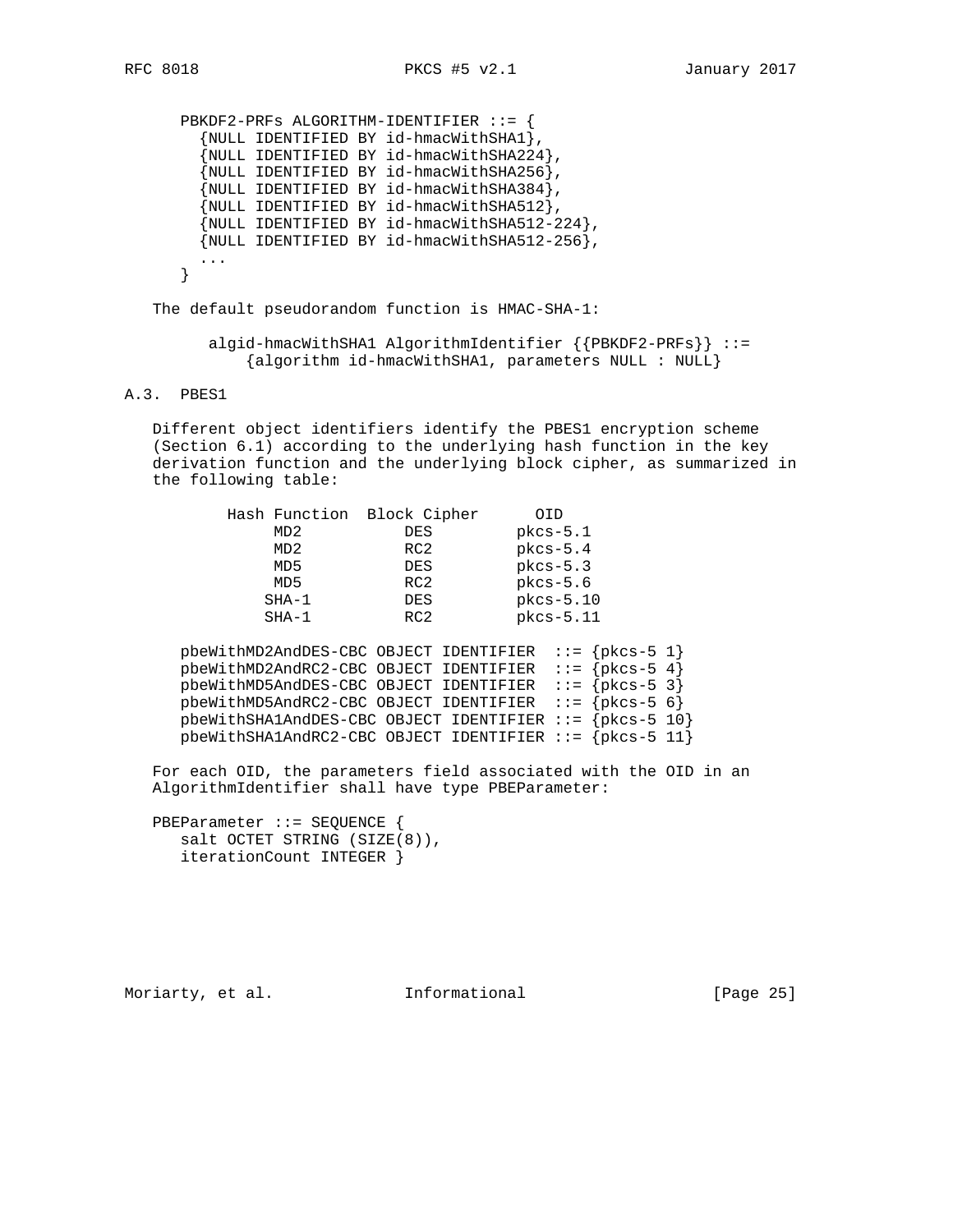The fields of type PBEParameter have the following meanings:

- salt specifies the salt value, an eight-octet string.
- iterationCount specifies the iteration count.

A.4. PBES2

 The object identifier id-PBES2 identifies the PBES2 encryption scheme (Section 6.2).

id-PBES2 OBJECT IDENTIFIER ::= {pkcs-5 13}

 The parameters field associated with this OID in an AlgorithmIdentifier shall have type PBES2-params:

```
 PBES2-params ::= SEQUENCE {
   keyDerivationFunc AlgorithmIdentifier {{PBES2-KDFs}},
   encryptionScheme AlgorithmIdentifier {{PBES2-Encs}} }
```
The fields of type PBES2-params have the following meanings:

 - keyDerivationFunc identifies the underlying key derivation function. It shall be an algorithm ID with an OID in the set PBES2-KDFs, which for this version of PKCS #5 shall consist of id-PBKDF2 (Appendix A.2).

 PBES2-KDFs ALGORITHM-IDENTIFIER ::=  $\{$  {PBKDF2-params IDENTIFIED BY id-PBKDF2}, ... }

 - encryptionScheme identifies the underlying encryption scheme. It shall be an algorithm ID with an OID in the set PBES2-Encs, whose definition is left to the application. Examples of underlying encryption schemes are given in Appendix B.2.

PBES2-Encs ALGORITHM-IDENTIFIER ::= { ... }

# A.5. PBMAC1

 The object identifier id-PBMAC1 identifies the PBMAC1 message authentication scheme (Section 7.1).

 $id-PBMAC1$  OBJECT IDENTIFIER  $::= \{pkcs-5 14\}$ 

Moriarty, et al. 1nformational [Page 26]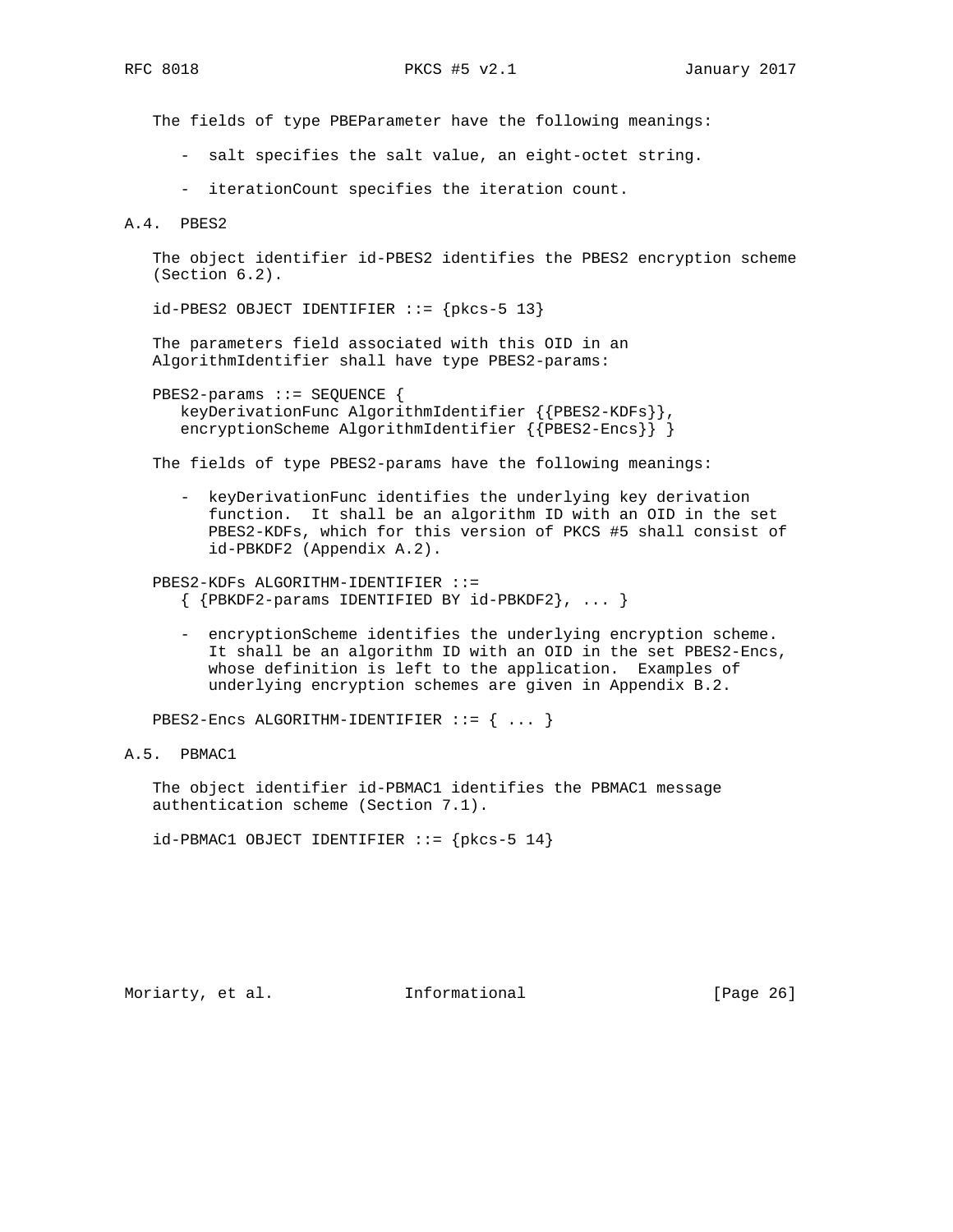The parameters field associated with this OID in an AlgorithmIdentifier shall have type PBMAC1-params:

 PBMAC1-params ::= SEQUENCE { keyDerivationFunc AlgorithmIdentifier {{PBMAC1-KDFs}}, messageAuthScheme AlgorithmIdentifier {{PBMAC1-MACs}} }

 The keyDerivationFunc field has the same meaning as the corresponding field of PBES2-params (Appendix A.4) except that the set of OIDs is PBMAC1-KDFs.

 PBMAC1-KDFs ALGORITHM-IDENTIFIER ::= { {PBKDF2-params IDENTIFIED BY id-PBKDF2}, ... }

 The messageAuthScheme field identifies the underlying message authentication scheme. It shall be an algorithm ID with an OID in the set PBMAC1-MACs, whose definition is left to the application. Examples of underlying encryption schemes are given in Appendix B.3.

PBMAC1-MACs ALGORITHM-IDENTIFIER ::= { ... }

Appendix B. Supporting Techniques

 This section gives several examples of underlying functions and schemes supporting the password-based schemes in Sections 5, 6, and 7.

 While these supporting techniques are appropriate for applications to implement, none of them is required to be implemented. It is expected, however, that profiles for PKCS #5 will be developed that specify particular supporting techniques.

 This section also gives object identifiers for the supporting techniques. The object identifiers digestAlgorithm and encryptionAlgorithm identify the arcs from which certain algorithm OIDs referenced in this section are derived:

 digestAlgorithm OBJECT IDENTIFIER ::= {rsadsi 2} encryptionAlgorithm OBJECT IDENTIFIER ::= {rsadsi 3}

Moriarty, et al. 1nformational 1999 [Page 27]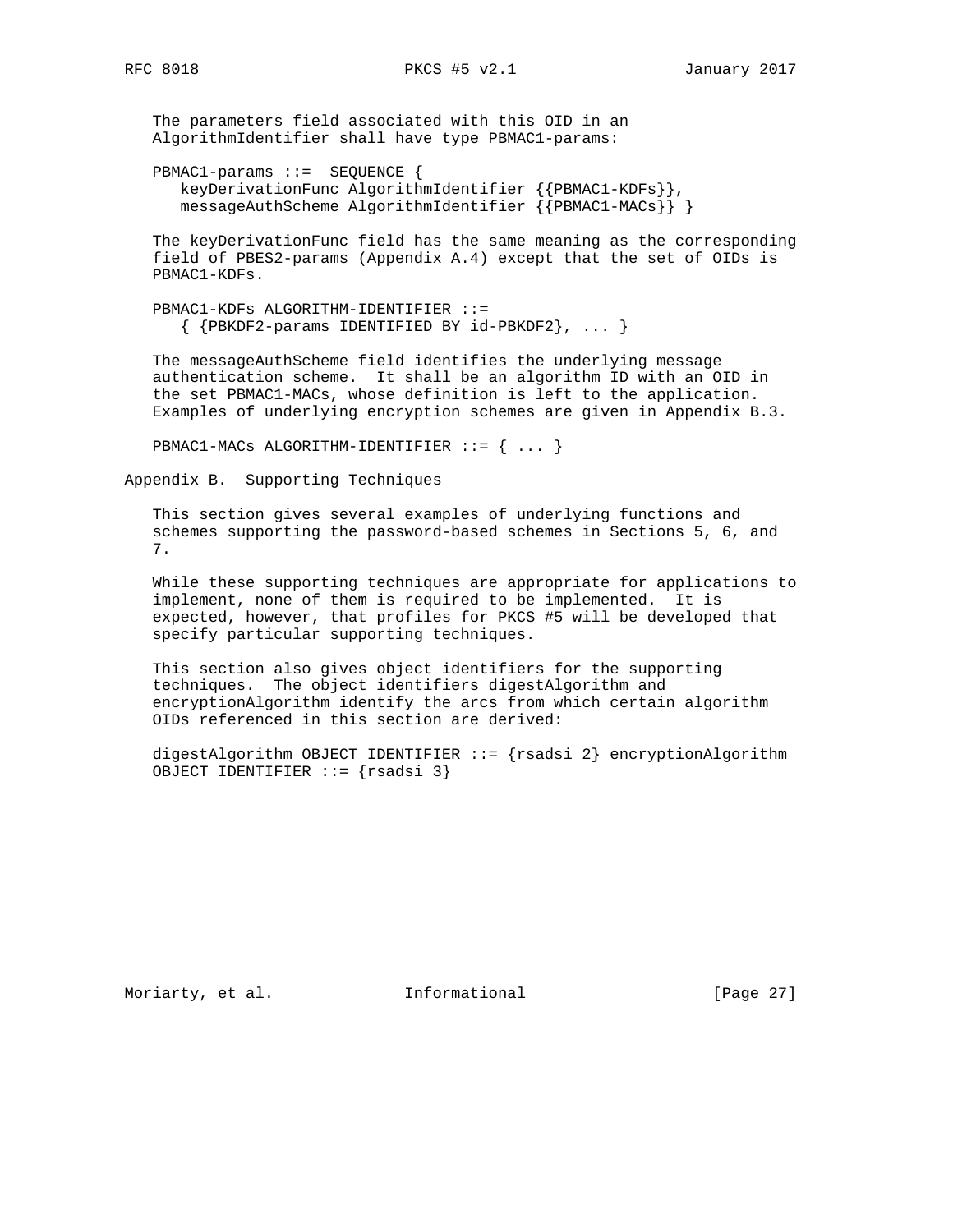# B.1. Pseudorandom Functions

 Examples of pseudorandom function for PBKDF2 (Section 5.2) include HMAC with SHA-1, SHA-224, SHA-256, SHA-384, SHA-512, SHA-512/224, and SHA-512/256. Applications may employ other schemes as well.

#### B.1.1. HMAC-SHA-1

 HMAC-SHA-1 is the pseudorandom function corresponding to the HMAC message authentication code [RFC2104] based on the SHA-1 hash function [NIST180]. The pseudorandom function is the same function by which the message authentication code is computed, with a full length output. (The first argument to the pseudorandom function PRF serves as HMAC's "key", and the second serves as HMAC's "text". In the case of PBKDF2, the "key" is thus the password and the "text" is the salt.) HMAC-SHA-1 has a variable key length and a 20-octet (160-bit) output value.

 Although the length of the key to HMAC-SHA-1 is essentially unbounded, the effective search space for pseudorandom function outputs may be limited by the structure of the function. In particular, when the key is longer than 512 bits, HMAC-SHA-1 will first hash it to 160 bits. Thus, even if a long derived key consisting of several pseudorandom function outputs is produced from a key, the effective search space for the derived key will be at most 160 bits. Although the specific limitation for other key sizes depends on details of the HMAC construction, one should assume, to be conservative, that the effective search space is limited to 160 bits for other key sizes as well.

 (The 160-bit limitation should not generally pose a practical limitation in the case of password-based cryptography, since the search space for a password is unlikely to be greater than 160 bits.)

 The object identifier id-hmacWithSHA1 identifies the HMAC-SHA-1 pseudorandom function:

 $id$ -hmacWithSHA1 OBJECT IDENTIFIER ::= {digestAlgorithm 7}

 The parameters field associated with this OID in an AlgorithmIdentifier shall have type NULL. This object identifier is employed in the object set PBKDF2-PRFs (Appendix A.2).

 Note: Although HMAC-SHA-1 was designed as a message authentication code, its proof of security is readily modified to accommodate requirements for a pseudorandom function, under stronger assumptions. A hash function may also meet the requirements of a pseudorandom function under certain assumptions. For instance, the direct

Moriarty, et al. 1nformational 1999 [Page 28]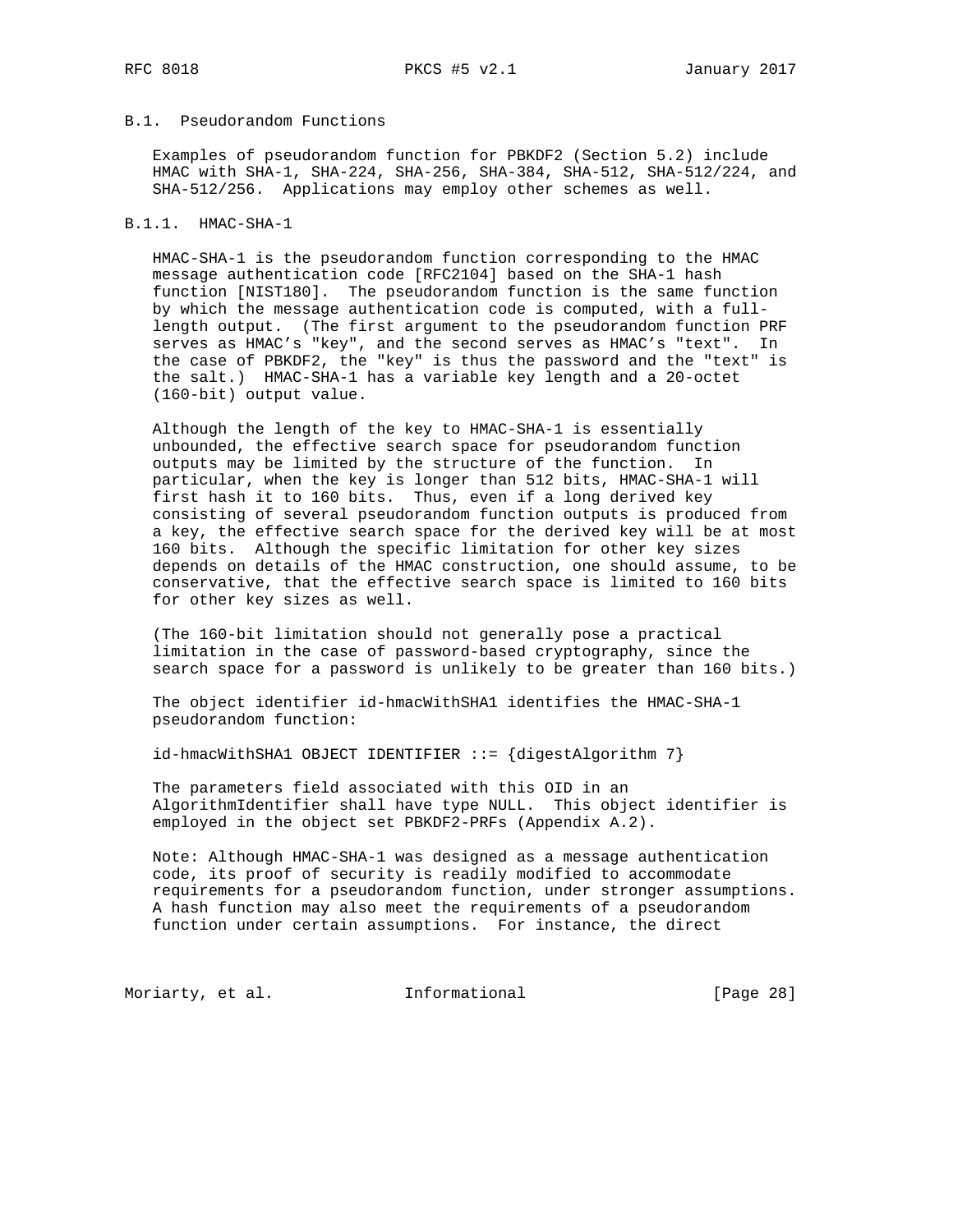application of a hash function to the concatenation of the "key" and the "text" may be appropriate, provided that "text" has appropriate structure to prevent certain attacks. HMAC-SHA-1 is preferable, however, because it treats "key" and "text" as separate arguments and does not require "text" to have any structure.

 During 2004 and 2005, there were a number of attacks on SHA-1 that reduced its perceived effective strength against collision attacks to 62 bits instead of the expected 80 bits (e.g., Wang et al. [WANG], confirmed by M. Cochran [COCHRAN]). However, since these attacks centered on finding collisions between values, they are not a direct security consideration here because the collision-resistant property is not required by the HMAC authentication scheme.

### B.1.2. HMAC-SHA-2

 HMAC-SHA-2 refers to the set of pseudorandom functions corresponding to the HMAC message authentication code (now a FIPS standard [NIST198]) based on the new SHA-2 functions (FIPS 180-4 [NIST180]). HMAC-SHA-2 has a variable key length and variable output value depending on the hash function chosen (SHA-224, SHA-256, SHA-384, SHA-512, SHA-512/224, or SHA-512/256) -- that is, 28, 32, 48, or 64 octets.

 Using the new hash functions extends the search space for the produced keys. Where SHA-1 limits the search space to 20 octets, SHA-2 sets new limits of 28, 32, 48, and 64 octets.

Object identifiers for HMAC are defined as follows:

```
 id-hmacWithSHA224 OBJECT IDENTIFIER ::= {digestAlgorithm 8}
 id-hmacWithSHA256 OBJECT IDENTIFIER ::= {digestAlgorithm 9}
 id-hmacWithSHA384 OBJECT IDENTIFIER ::= {digestAlgorithm 10}
 id-hmacWithSHA512 OBJECT IDENTIFIER ::= {digestAlgorithm 11}
 id-hmacWithSHA512-224 OBJECT IDENTIFIER ::= {digestAlgorithm 12}
id-hmacWithSHA512-256 OBJECT IDENTIFIER ::= \{digestAlgorithm 13\}
```
### B.2. Encryption Schemes

 An example encryption scheme for PBES2 (Section 6.2) is AES-CBC-Pad. The schemes defined in PKCS #5 v2.0 [RFC2898], DES-CBC-Pad, DES-EDE3-CBC-Pad, RC2-CBC-Pad, and RC5-CBC-Pad, are still supported, but DES-CBC-Pad, DES-EDE3-CBC-Pad, RC2-CBC-Pad are now considered legacy and should only be used for backwards compatibility reasons.

 The object identifiers given in this section are intended to be employed in the object set PBES2-Encs (Appendix A.4).

Moriarty, et al. 1nformational 1999 [Page 29]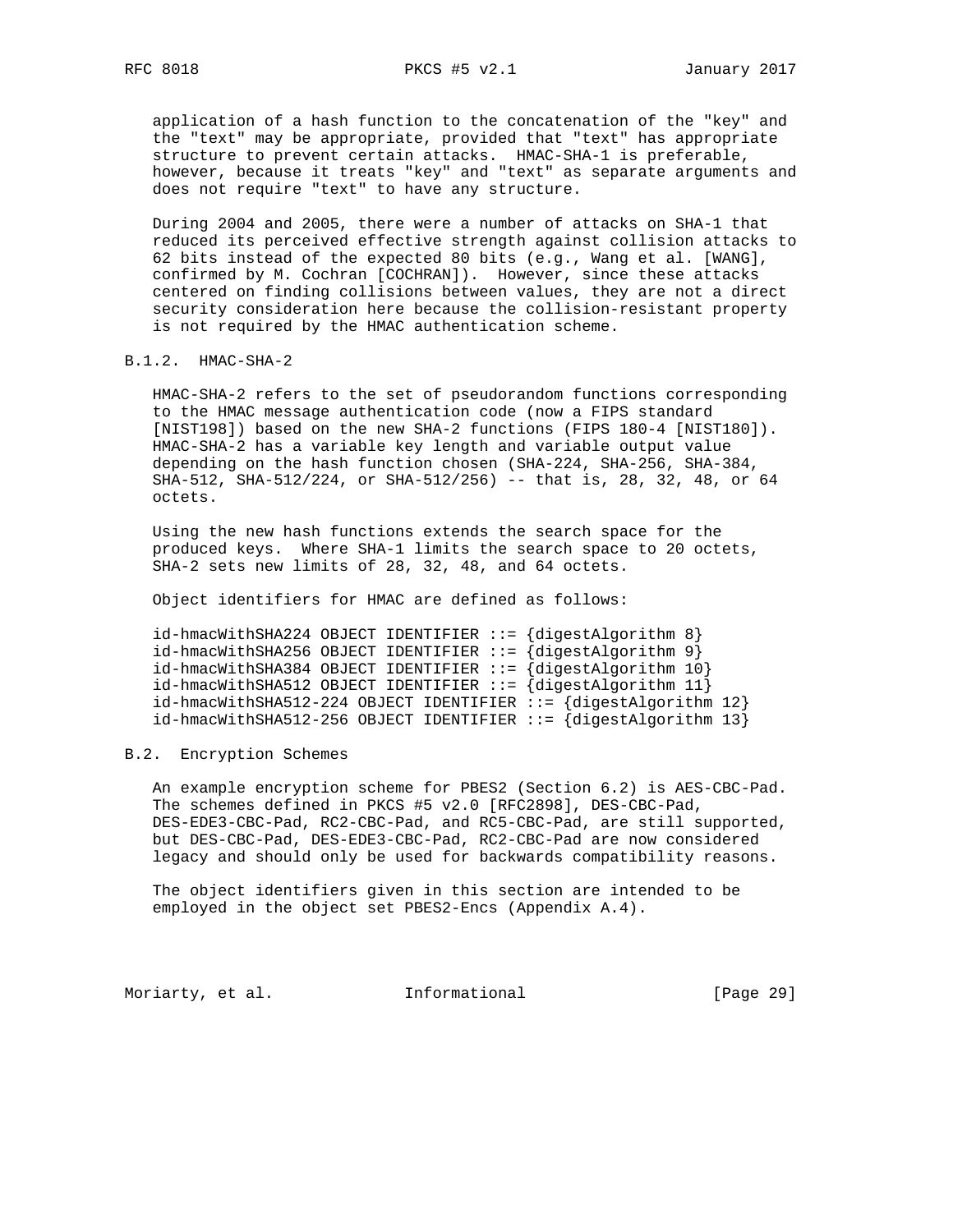B.2.1. DES-CBC-Pad

 DES-CBC-Pad is single-key DES [NIST46] in CBC mode [NIST81] with the padding operation specified in RFC 1423 [RFC1423] (see Section 6.1.1 of this document). DES-CBC-Pad has an eight-octet encryption key and an eight-octet initialization vector. The key is considered as a 64-bit encoding of a 56-bit DES key with parity bits ignored.

 The object identifier desCBC (defined in the NIST/OSI Implementors' Workshop agreements) identifies the DES-CBC-Pad encryption scheme:

 desCBC OBJECT IDENTIFIER ::=  ${\{iso(1)~\textrm{identified-organization}(3)~\textrm{o}}(14)~\textrm{secsig}(3)\}$ algorithms(2) 7}

 The parameters field associated with this OID in an AlgorithmIdentifier shall have type OCTET STRING (SIZE(8)), specifying the initialization vector for CBC mode.

### B.2.2. DES-EDE3-CBC-Pad

 DES-EDE3-CBC-Pad is three-key triple-DES in CBC mode [ANSIX952] with the padding operation specified in RFC 1423 [RFC1423]. DES-EDE3-CBC-Pad has a 24-octet encryption key and an eight-octet initialization vector. The key is considered as the concatenation of three eight-octet keys, each of which is a 64-bit encoding of a 56-bit DES key with parity bits ignored.

 The object identifier des-EDE3-CBC identifies the DES-EDE3-CBC-Pad encryption scheme:

des-EDE3-CBC OBJECT IDENTIFIER ::= {encryptionAlgorithm 7}

 The parameters field associated with this OID in an AlgorithmIdentifier shall have type OCTET STRING (SIZE(8)), specifying the initialization vector for CBC mode.

 Note: An OID for DES-EDE3-CBC without padding is given in ANSI X9.52 [ANSIX952]; the one given here is preferred since it specifies padding.

### B.2.3. RC2-CBC-Pad

 RC2-CBC-Pad is the RC2 encryption algorithm [RFC2268] in CBC mode with the padding operation specified in RFC 1423 [RFC1423]. RC2-CBC-Pad has a variable key length, from one to 128 octets, a separate "effective key bits" parameter from one to 1024 bits that

Moriarty, et al. 1nformational 1999 [Page 30]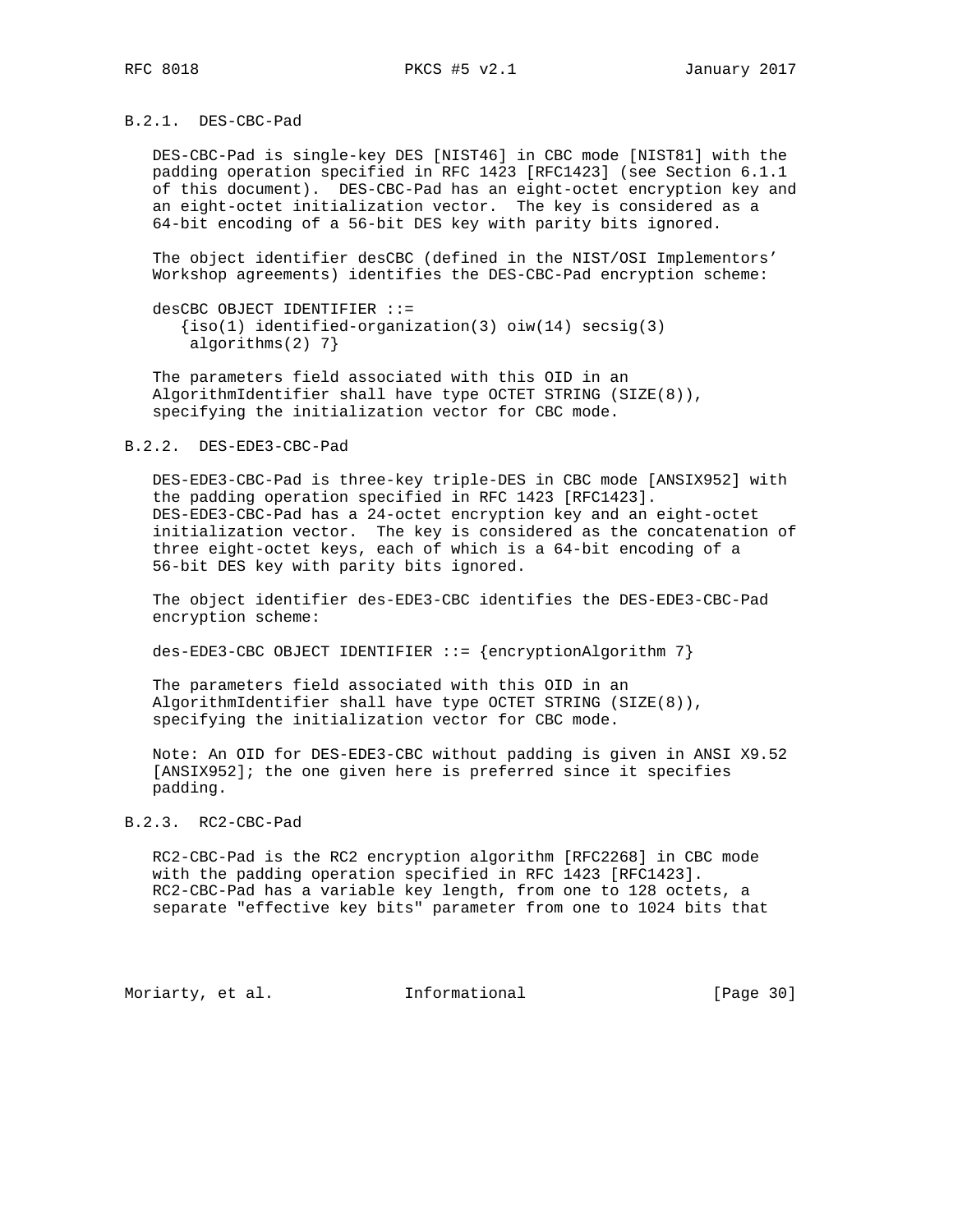limits the effective search space independent of the key length, and an eight-octet initialization vector.

 The object identifier rc2CBC identifies the RC2-CBC-Pad encryption scheme:

rc2CBC OBJECT IDENTIFIER ::= {encryptionAlgorithm 2}

 The parameters field associated with OID in an AlgorithmIdentifier shall have type RC2-CBC-Parameter:

 RC2-CBC-Parameter ::= SEQUENCE { rc2ParameterVersion INTEGER OPTIONAL, iv OCTET STRING (SIZE(8)) }

The fields of type RC2-CBCParameter have the following meanings:

 - rc2ParameterVersion is a proprietary RSA Security Inc. encoding of the "effective key bits" for RC2. The following encodings are defined:

| Effective Key Bits | Encoding |
|--------------------|----------|
| 40                 | 160      |
| 64                 | 120      |
| 128                | 58       |
| $b \ge 256$        | b        |

 If the rc2ParameterVersion field is omitted, the "effective key bits" defaults to 32. (This is for backward compatibility with certain very old implementations.)

- iv is the eight-octet initialization vector.

### B.2.4. RC5-CBC-Pad

 RC5-CBC-Pad is the RC5 encryption algorithm [RC5] in CBC mode with the padding operation specified in RFC 5652 [RFC5652], which is a generalization of the padding operation specified in RFC 1423 [RFC1423]. The scheme is fully specified in [RFC2040]. RC5-CBC-Pad has a variable key length, from 0 to 256 octets, and supports both a 64-bit block size and a 128-bit block size. For the former, it has an eight-octet initialization vector, and for the latter, a 16-octet initialization vector. RC5-CBC-Pad also has a variable number of "rounds" in the encryption operation, from 8 to 127.

Moriarty, et al. 1nformational 1999 [Page 31]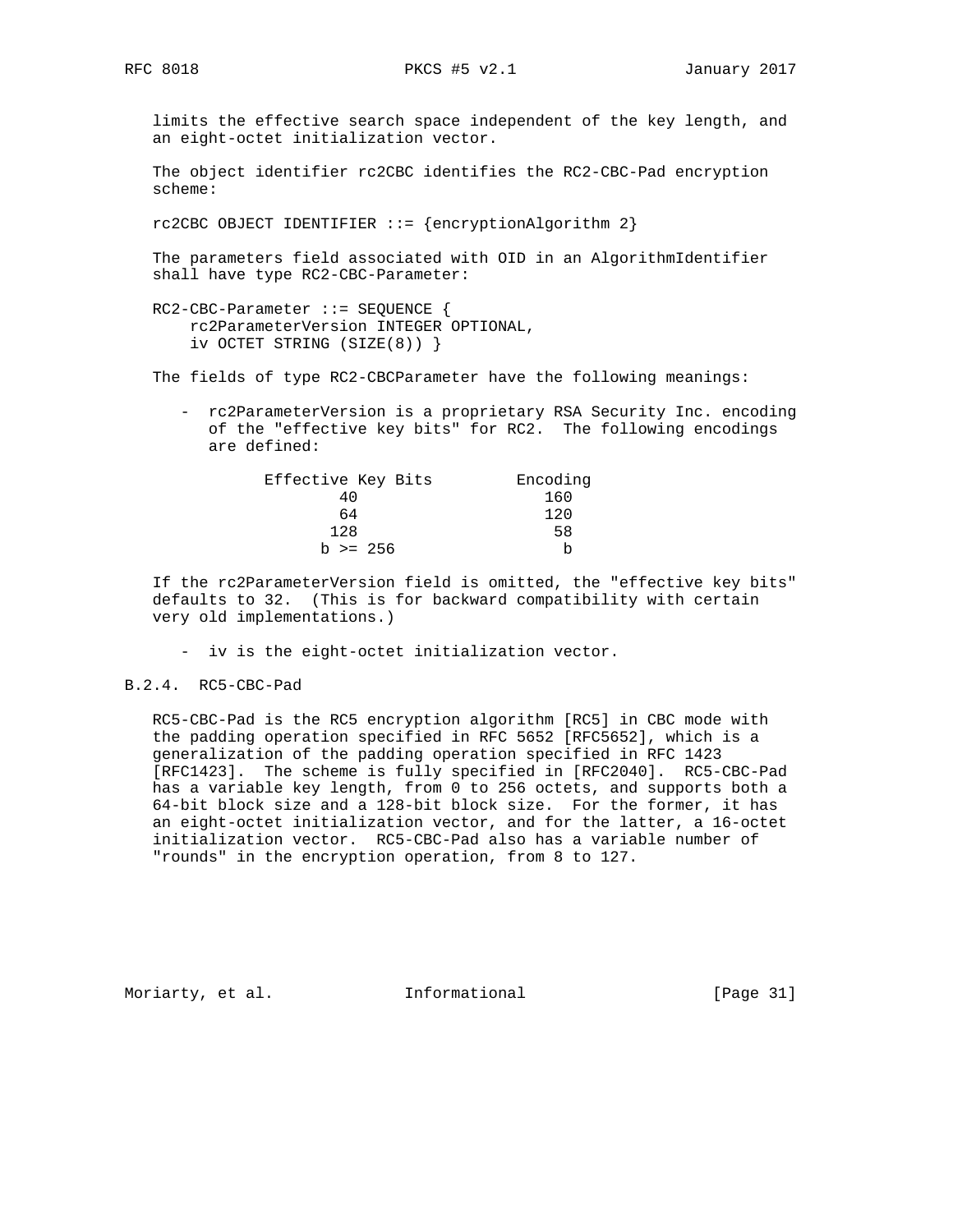Note: For RC5 with a 64-bit block size, the padding string is as defined in RFC 1423 [RFC1423]. For RC5 with a 128-bit block size, the padding string consists of 16-(||M|| mod 16) octets each with value 16-(||M|| mod 16).

 The object identifier rc5-CBC-PAD [RFC2040] identifies the RC5-CBC-Pad encryption scheme:

rc5-CBC-PAD OBJECT IDENTIFIER ::= {encryptionAlgorithm 9}

 The parameters field associated with this OID in an AlgorithmIdentifier shall have type RC5-CBC-Parameters:

```
 RC5-CBC-Parameters ::= SEQUENCE {
   version INTEGER \{v1-0(16)\} (v1-0),
    rounds INTEGER (8..127),
    blockSizeInBits INTEGER (64 | 128),
    iv OCTET STRING OPTIONAL }
```
The fields of type RC5-CBC-Parameters have the following meanings:

- version is the version of the algorithm, which shall be v1-0.
- rounds is the number of rounds in the encryption operation, which shall be between 8 and 127.
- blockSizeInBits is the block size in bits, which shall be 64 or 128.
- iv is the initialization vector, an eight-octet string for 64-bit RC5 and a 16-octet string for 128-bit RC5. The default is a string of the appropriate length consisting of zero octets.

### B.2.5. AES-CBC-Pad

 AES-CBC-Pad is the AES encryption algorithm [NIST197] in CBC mode with the padding operation specified in RFC 5652 [RFC5652]. AES-CBC-Pad has a variable key length of 16, 24, or 32 octets and has a 16-octet block size. It has a 16-octet initialization vector.

Note: For AES, the padding string consists of  $16-$ ( $||M||$  mod 16) octets each with value 16-(||M|| mod 16).

 For AES, object identifiers are defined depending on key size and operation mode. For example, the 16-octet (128-bit) key AES encryption scheme in CBC mode would be aes128-CBC-Pad identifying the AES-CBC-PAD encryption scheme using a 16-octet key:

Moriarty, et al. 1nformational 1999 [Page 32]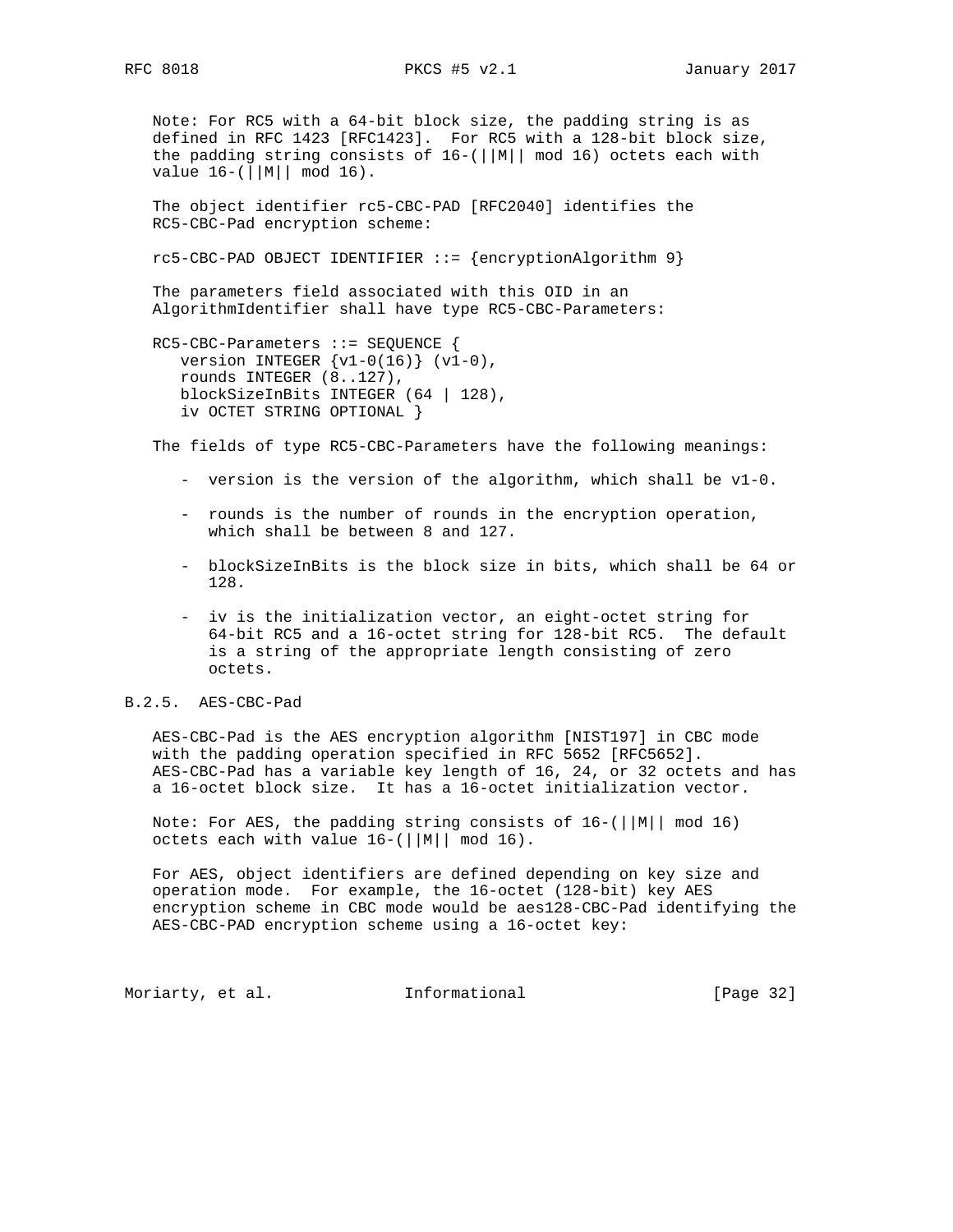$aes128$ -CBC-PAD OBJECT IDENTIFIER  $::=$  {aes 2}

The AES object identifier is defined in Appendix C.

 The parameters field associated with this OID in an AlgorithmIdentifier shall have type OCTET STRING (SIZE(16)), specifying the initialization vector for CBC mode.

B.3. Message Authentication Schemes

 An example message authentication scheme for PBMAC1 (Section 7.1) is HMAC-SHA-1.

B.3.1. HMAC-SHA-1

 HMAC-SHA-1 is the HMAC message authentication scheme [RFC2104] based on the SHA-1 hash function [NIST180]. HMAC-SHA-1 has a variable key length and a 20-octet (160-bit) message authentication code.

 The object identifier id-hmacWithSHA1 (see Appendix B.1.1) identifies the HMAC-SHA-1 message authentication scheme. (The object identifier is the same for both the pseudorandom function and the message authentication scheme; the distinction is to be understood by context.) This object identifier is intended to be employed in the object set PBMAC1-Macs (Appendix A.5).

## B.3.2. HMAC-SHA-2

 HMAC-SHA-2 refers to the set of HMAC message authentication schemes [NIST198] based on the SHA-2 functions [NIST180]. HMAC-SHA-2 has a variable key length and a message authentication code whose length is based on the hash function chosen (SHA-224, SHA-256, SHA-384, SHA-512, SHA-512/224, or SHA-512/256) -- that is, 28, 32, 48, or 64 octets.

 The object identifiers id-hmacWithSHA224, id-hmacWithSHA256, id-hmacWithSHA384, id-hmacWithSHA512, id-hmacWithSHA512-224, and id-hmacWithSHA512-256 (see Appendix B.1.2) identify the HMAC-SHA-2 schemes. The object identifiers are the same for both the pseudorandom functions and the message authentication schemes; the distinction is to be understood by context. These object identifiers are intended to be employed in the object set PBMAC1-Macs (Appendix A.5).

Moriarty, et al. 1nformational 1999 [Page 33]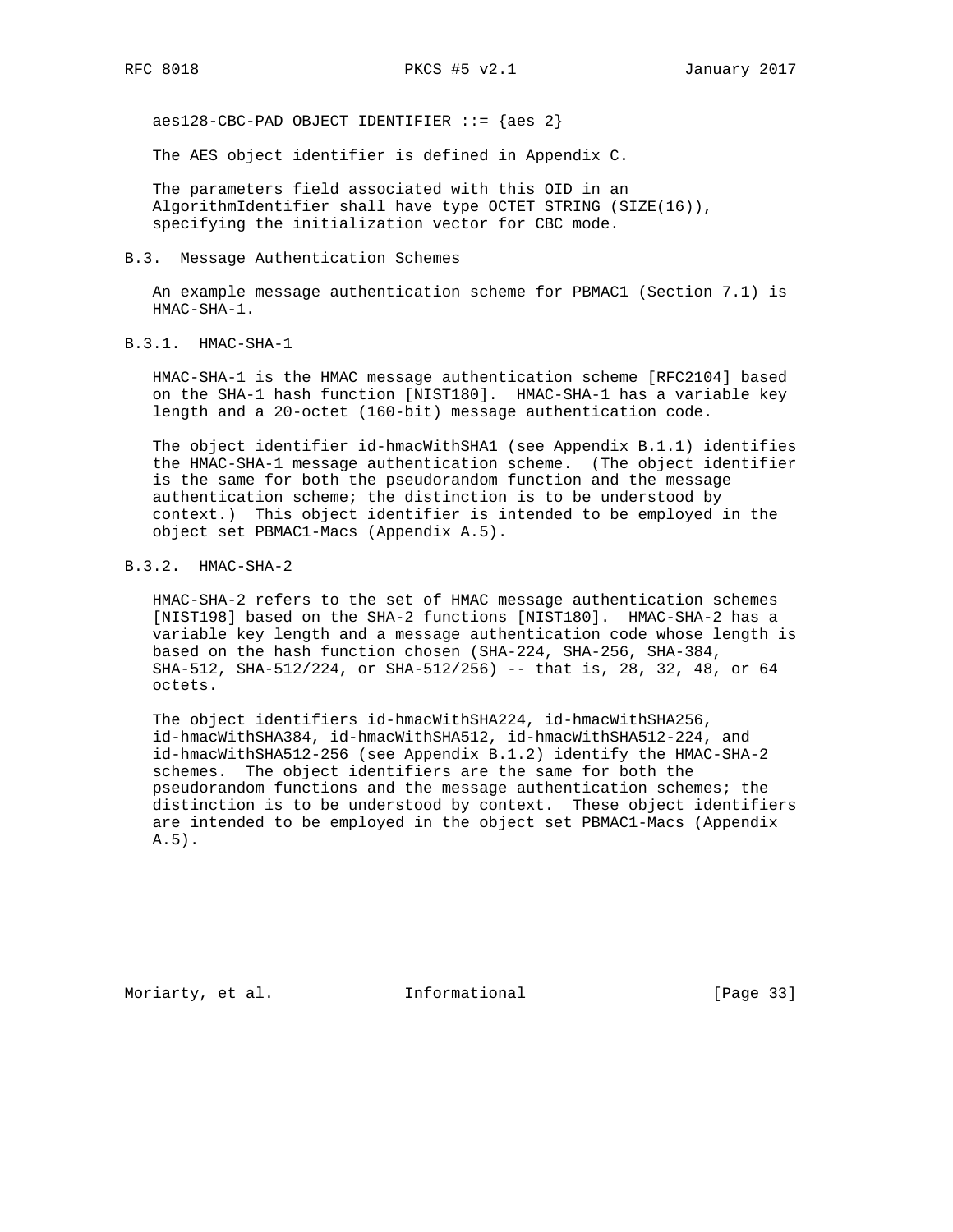```
Appendix C. ASN.1 Module
    For reference purposes, the ASN.1 syntax in the preceding sections is
   presented as an ASN.1 module here.
    -- PKCS #5 v2.1 ASN.1 Module
    -- Revised October 27, 2012
    -- This module has been checked for conformance with the
    -- ASN.1 standard by the OSS ASN.1 Tools
   PKCS5v2-1 {
     iso(1) member-body(2) us(840) rsadsi(113549) pkcs(1) pkcs-5(5)
       modules(16) pkcs5v2-1(2)
    }
   DEFINITIONS EXPLICIT TAGS ::=
   BEGIN
    -- ========================
    -- Basic object identifiers
    -- ========================
   nistAlgorithms OBJECT IDENTIFIER ::= {joint-iso-itu-t(2) country(16)
                                           us(840) organization(1)
                                          gov(101) cosc(3) 4 oiw OBJECT IDENTIFIER ::= {iso(1) identified-organization(3) 14}
rsadsi OBJECT IDENTIFIER ::= \{iso(1) member-body(2) us(840) 113549}
 pkcs OBJECT IDENTIFIER ::= {rsadsi 1}
  pkcs-5 OBJECT IDENTIFIER ::= {pkcs 5}
    -- =======================
    -- Basic types and classes
    -- =======================
   AlgorithmIdentifier { ALGORITHM-IDENTIFIER:InfoObjectSet } ::=
     SEQUENCE {
       algorithm ALGORITHM-IDENTIFIER.&id({InfoObjectSet}),
        parameters ALGORITHM-IDENTIFIER.&Type({InfoObjectSet}
       {@algorithm}) OPTIONAL
    }
   ALGORITHM-IDENTIFIER ::= TYPE-IDENTIFIER
    -- ======
    -- PBKDF2
    -- ======
```
Moriarty, et al. 1nformational 1999 [Page 34]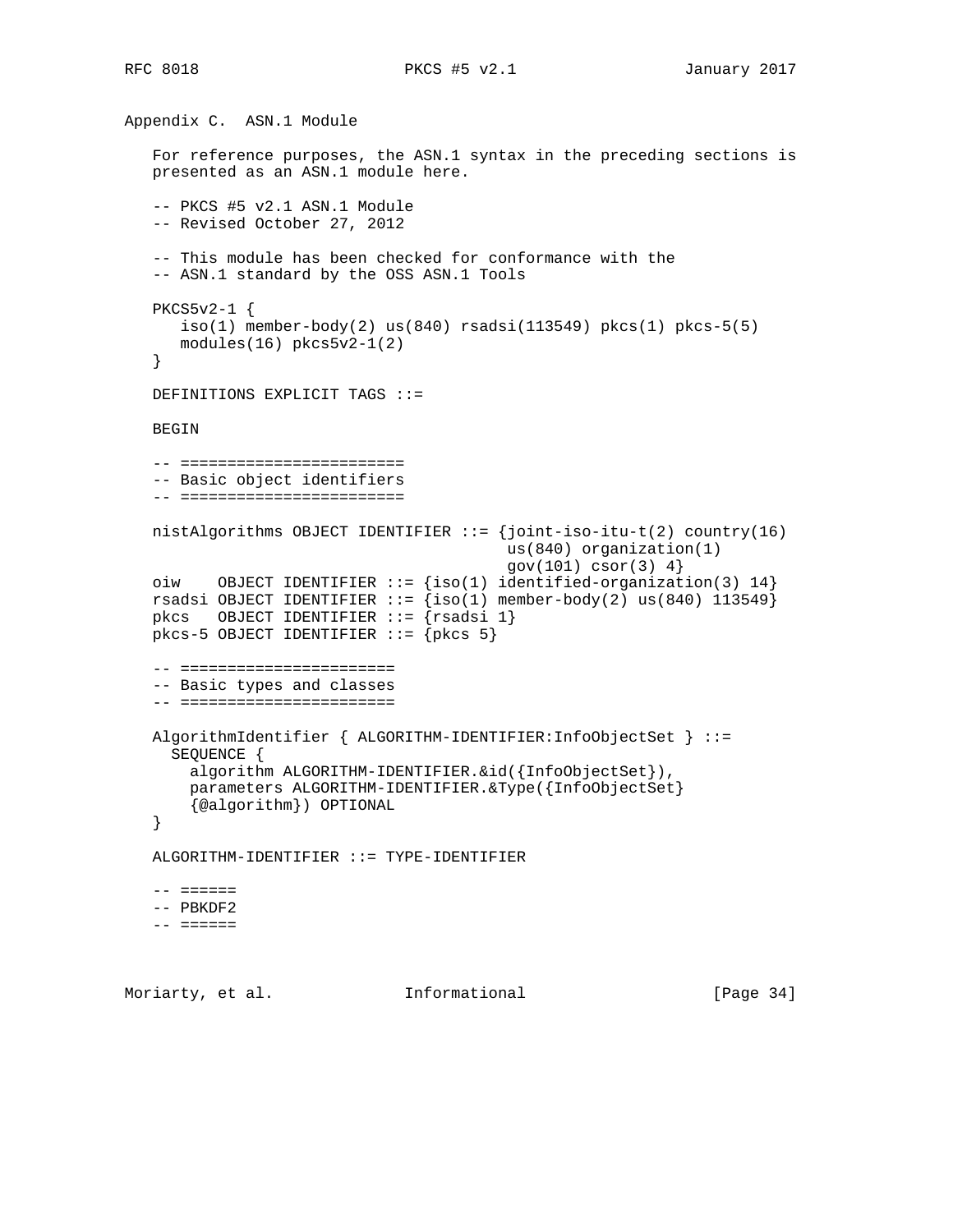```
 PBKDF2Algorithms ALGORITHM-IDENTIFIER ::= {
    {PBKDF2-params IDENTIFIED BY id-PBKDF2},
    ...
 }
id-PBKDF2 OBJECT IDENTIFIER ::= {pkcs-5 12}
 algid-hmacWithSHA1 AlgorithmIdentifier {{PBKDF2-PRFs}} ::=
    {algorithm id-hmacWithSHA1, parameters NULL : NULL}
 PBKDF2-params ::= SEQUENCE {
     salt CHOICE {
      specified OCTET STRING,
       otherSource AlgorithmIdentifier {{PBKDF2-SaltSources}}
     },
     iterationCount INTEGER (1..MAX),
     keyLength INTEGER (1..MAX) OPTIONAL,
     prf AlgorithmIdentifier {{PBKDF2-PRFs}} DEFAULT
    algid-hmacWithSHA1
 }
 PBKDF2-SaltSources ALGORITHM-IDENTIFIER ::= { ... }
 PBKDF2-PRFs ALGORITHM-IDENTIFIER ::= {
   {NULL IDENTIFIED BY id-hmacWithSHA1},
   {NULL IDENTIFIED BY id-hmacWithSHA224},
   {NULL IDENTIFIED BY id-hmacWithSHA256},
   {NULL IDENTIFIED BY id-hmacWithSHA384},
   {NULL IDENTIFIED BY id-hmacWithSHA512},
   {NULL IDENTIFIED BY id-hmacWithSHA512-224},
   {NULL IDENTIFIED BY id-hmacWithSHA512-256},
   ...
 }
 -- =====
 -- PBES1
 -- =====
 PBES1Algorithms ALGORITHM-IDENTIFIER ::= {
    {PBEParameter IDENTIFIED BY pbeWithMD2AndDES-CBC} |
    {PBEParameter IDENTIFIED BY pbeWithMD2AndRC2-CBC} |
    {PBEParameter IDENTIFIED BY pbeWithMD5AndDES-CBC} |
    {PBEParameter IDENTIFIED BY pbeWithMD5AndRC2-CBC} |
    {PBEParameter IDENTIFIED BY pbeWithSHA1AndDES-CBC} |
    {PBEParameter IDENTIFIED BY pbeWithSHA1AndRC2-CBC},
    ...
 }
```
Moriarty, et al. 1nformational [Page 35]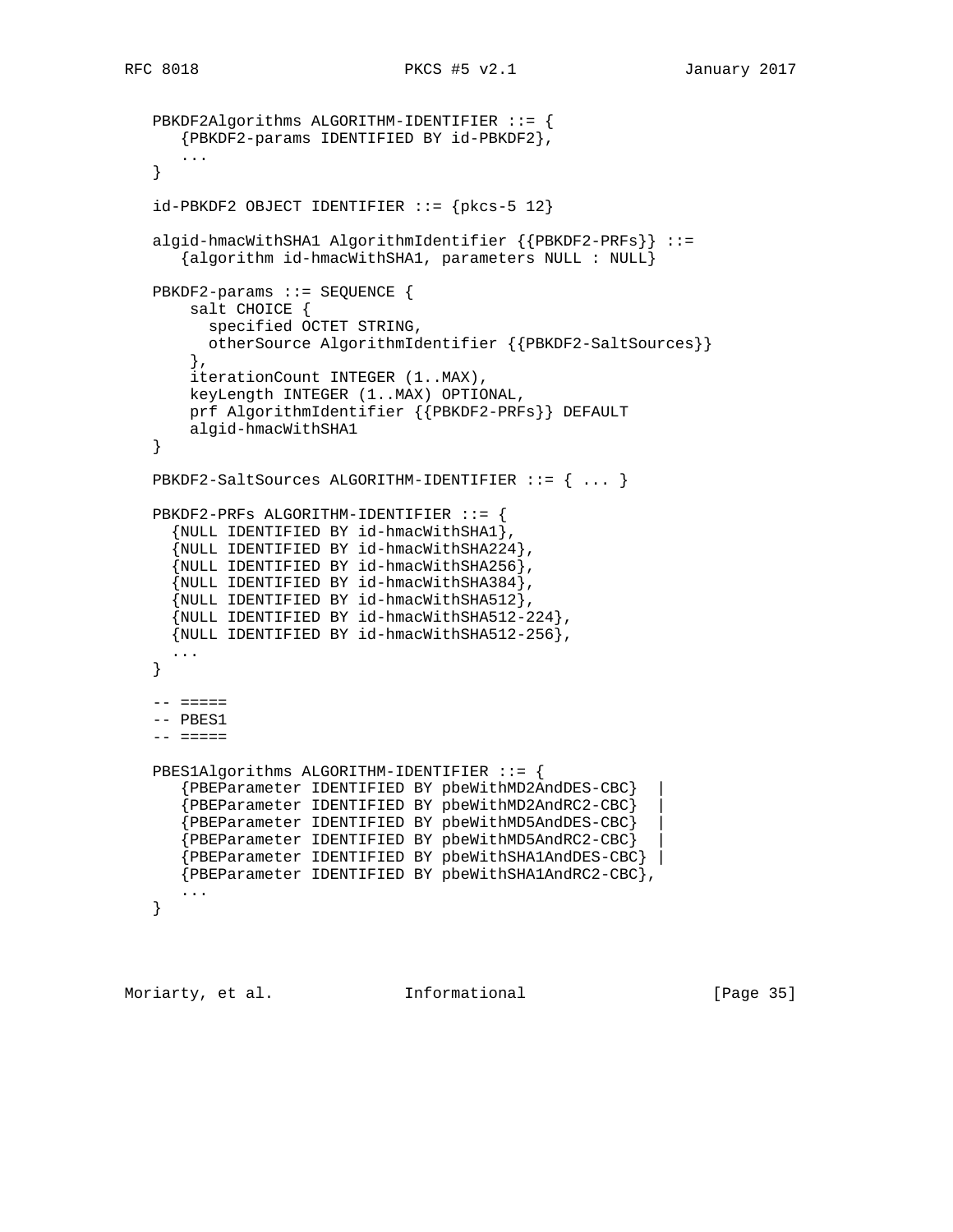```
 pbeWithMD2AndDES-CBC OBJECT IDENTIFIER ::= {pkcs-5 1}
  pbeWithMD2AndRC2-CBC OBJECT IDENTIFIER ::= {pkcs-5 4}
   pbeWithMD5AndDES-CBC OBJECT IDENTIFIER ::= {pkcs-5 3}
   pbeWithMD5AndRC2-CBC OBJECT IDENTIFIER ::= {pkcs-5 6}
 pbeWithSHA1AndDES-CBC OBJECT IDENTIFIER ::= {pkcs-5 10}
 pbeWithSHA1AndRC2-CBC OBJECT IDENTIFIER ::= {pkcs-5 11}
   PBEParameter ::= SEQUENCE {
       salt OCTET STRING (SIZE(8)),
       iterationCount INTEGER
   }
  -- = = == = -- PBES2
    -- =====
   PBES2Algorithms ALGORITHM-IDENTIFIER ::= {
     {PBES2-params IDENTIFIED BY id-PBES2},
      ...
   }
  id-PBES2 OBJECT IDENTIFIER ::= {pkcs-5 13}
   PBES2-params ::= SEQUENCE {
      keyDerivationFunc AlgorithmIdentifier {{PBES2-KDFs}},
      encryptionScheme AlgorithmIdentifier {{PBES2-Encs}}
   }
   PBES2-KDFs ALGORITHM-IDENTIFIER ::= {
     {PBKDF2-params IDENTIFIED BY id-PBKDF2},
      ...
   }
  PBES2-Encs ALGORITHM-IDENTIFIER ::= { ... }
   -- ======
   -- PBMAC1
   -- ======
   PBMAC1Algorithms ALGORITHM-IDENTIFIER ::= {
      {PBMAC1-params IDENTIFIED BY id-PBMAC1},
      ...
   }
  id-PBMAC1 OBJECT IDENTIFIER ::= \{pkcs-5 14\} PBMAC1-params ::= SEQUENCE {
       keyDerivationFunc AlgorithmIdentifier {{PBMAC1-KDFs}},
```
Moriarty, et al. **Informational** [Page 36]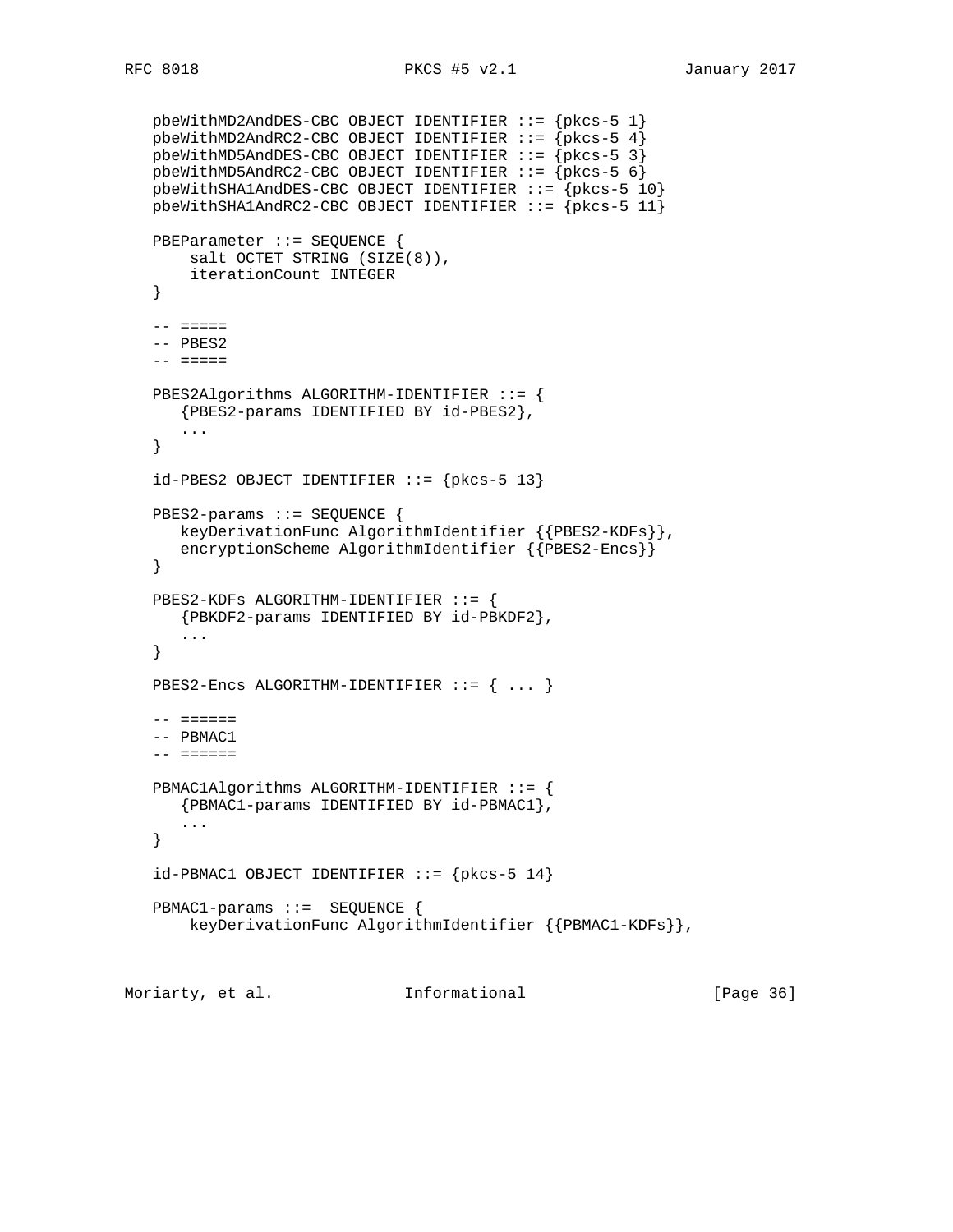```
 messageAuthScheme AlgorithmIdentifier {{PBMAC1-MACs}}
   }
   PBMAC1-KDFs ALGORITHM-IDENTIFIER ::= {
      {PBKDF2-params IDENTIFIED BY id-PBKDF2},
 ...
   }
  PBMAC1-MACs ALGORITHM-IDENTIFIER ::= { ... }
   -- =====================
   -- Supporting techniques
  -- ===================
  digestAlgorithm OBJECT IDENTIFIER \cdots = \{rsadsi 2\} encryptionAlgorithm OBJECT IDENTIFIER ::= {rsadsi 3}
   SupportingAlgorithms ALGORITHM-IDENTIFIER ::= {
       {NULL IDENTIFIED BY id-hmacWithSHA1} |
       {OCTET STRING (SIZE(8)) IDENTIFIED BY desCBC} |
       {OCTET STRING (SIZE(8)) IDENTIFIED BY des-EDE3-CBC} |
       {RC2-CBC-Parameter IDENTIFIED BY rc2CBC} |
       {RC5-CBC-Parameters IDENTIFIED BY rc5-CBC-PAD}, |
       {OCTET STRING (SIZE(16)) IDENTIFIED BY aes128-CBC-PAD} |
      {OCTET STRING (SIZE(16)) IDENTIFIED BY aes192-CBC-PAD} {OCTET STRING (SIZE(16)) IDENTIFIED BY aes256-CBC-PAD},
       ...
   }
   id-hmacWithSHA1 OBJECT IDENTIFIER ::= {digestAlgorithm 7}
   id-hmacWithSHA224 OBJECT IDENTIFIER ::= {digestAlgorithm 8}
   id-hmacWithSHA256 OBJECT IDENTIFIER ::= {digestAlgorithm 9}
   id-hmacWithSHA384 OBJECT IDENTIFIER ::= {digestAlgorithm 10}
  id-hmacWithSHA512 OBJECT IDENTIFIER ::= {digestAlgorithm 11}
   id-hmacWithSHA512-224 OBJECT IDENTIFIER ::= {digestAlgorithm 12}
  id-hmacWithSHA512-256 OBJECT IDENTIFIER ::= \{digestAlgorithm 13\}desCBC OBJECT IDENTIFIER ::= {oiw secsig(3) algorithms(2) 7}
  des-EDE3-CBC OBJECT IDENTIFIER ::= {encryptionAlgorithm 7}
   rc2CBC OBJECT IDENTIFIER ::= {encryptionAlgorithm 2}
   RC2-CBC-Parameter ::= SEQUENCE {
      rc2ParameterVersion INTEGER OPTIONAL,
      iv OCTET STRING (SIZE(8))
   }
```
Moriarty, et al. 1nformational [Page 37]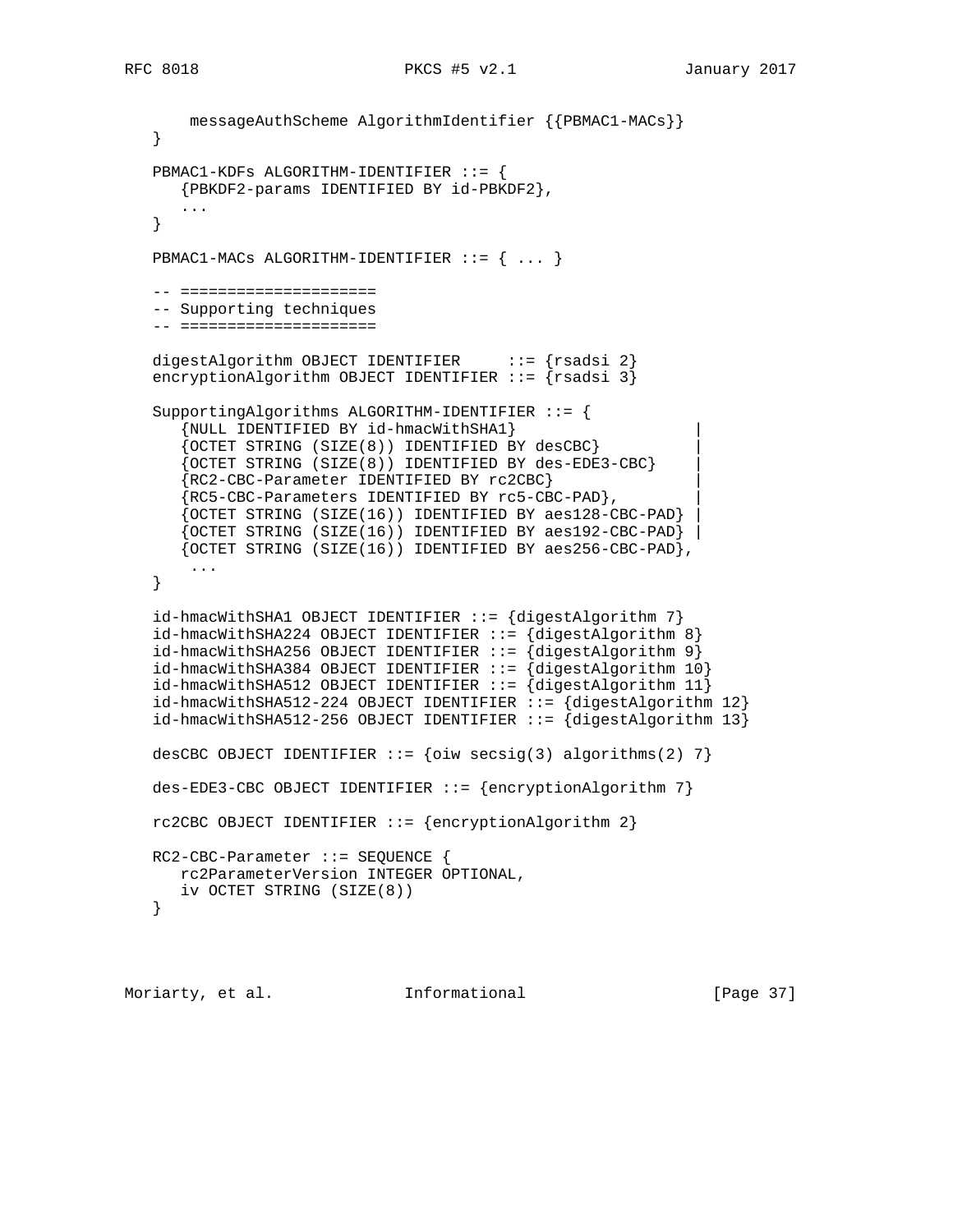```
 rc5-CBC-PAD OBJECT IDENTIFIER ::= {encryptionAlgorithm 9}
   RC5-CBC-Parameters ::= SEQUENCE {
     version INTEGER \{v1-0(16)\} (v1-0),
      rounds INTEGER (8..127),
      blockSizeInBits INTEGER (64 | 128),
      iv OCTET STRING OPTIONAL
    }
  aes OBJECT IDENTIFIER ::= { nistAlgorithms 1 }
   aes128-CBC-PAD OBJECT IDENTIFIER ::= { aes 2 }
  aes192-CBC-PAD OBJECT IDENTIFIER ::= { aes 22 }
  aes256-CBC-PAD OBJECT IDENTIFIER ::= \{ aes 42 \} END
Appendix D. Revision History of PKCS #5
   Versions 1.0 - 1.3
       Versions 1.0 - 1.3 were distributed to participants in RSA Data
       Security Inc.'s Public-Key Cryptography Standards meetings in
       February and March 1991.
   Version 1.4
       Version 1.4 was part of the June 3, 1991 initial public release of
       PKCS. Version 1.4 was published as NIST/OSI Implementors'
       Workshop document SEC-SIG-91-20.
   Version 1.5
       Version 1.5 incorporated several editorial changes, including
       updates to the references and the addition of a revision history.
   Version 2.0
       Version 2.0 incorporates major editorial changes in terms of the
       document structure, and introduces the PBES2 encryption scheme,
       the PBMAC1 message authentication scheme, and independent
       password-based key derivation functions. This version continues
       to support the encryption process in version 1.5.
```
Moriarty, et al. 1nformational 1999 [Page 38]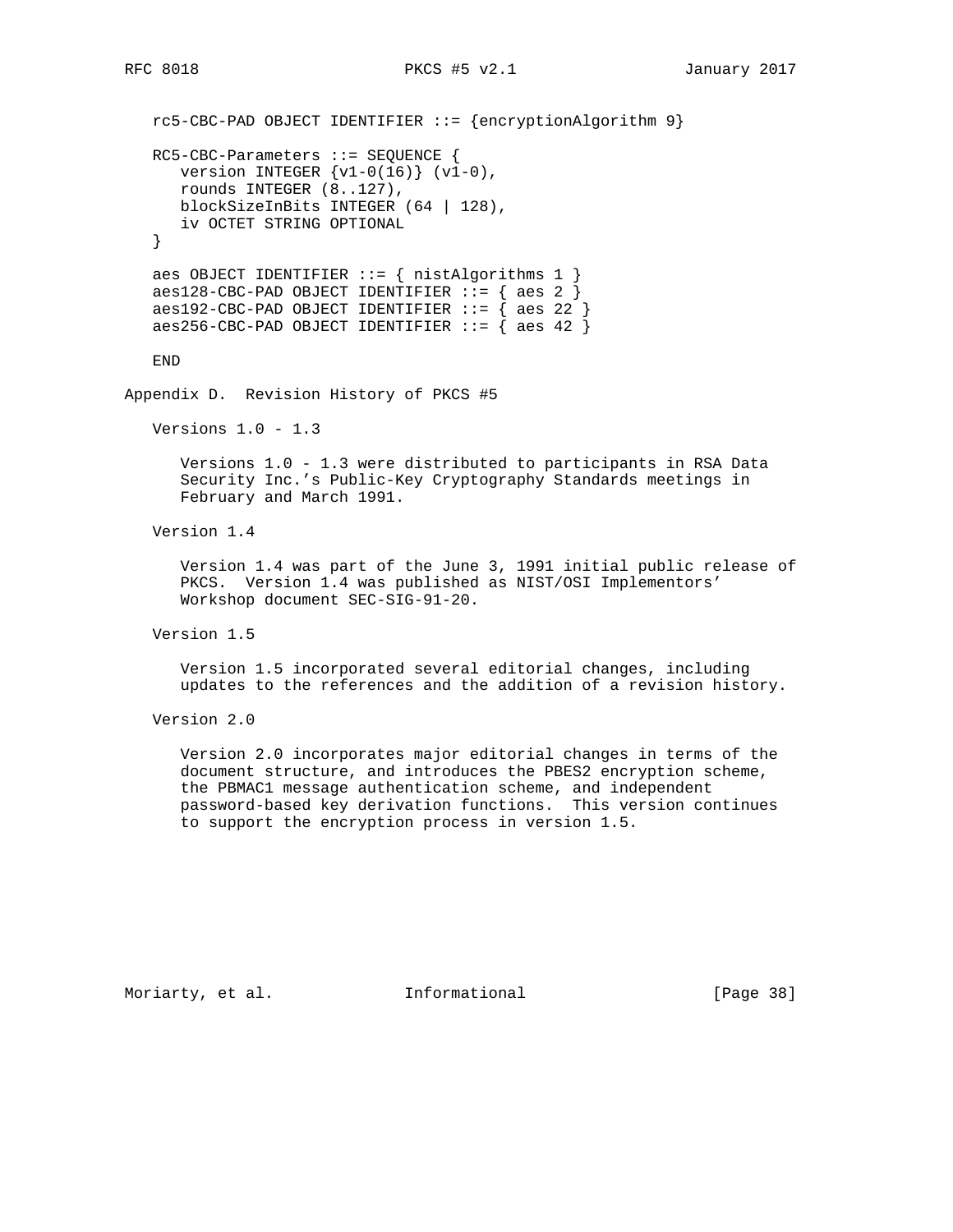Version 2.1

 This document transfers PKCS #5 into the IETF and includes some minor changes from the authors for this submission.

- o Introduces AES/CBC as an encryption scheme for PBES2 and HMAC with the hash functions SHA-224, SHA-256, SHA-384, SHA-512, SHA-512/224, and SHA-512/256 as pseudorandom functions for PBKDF2 and message authentication schemes for PBMAC1.
- o Changes references for PKCS #5 to RFC 2898 and for PKCS #8 to RFCs 5208 and 5898.
- o Incorporates corrections of two editorial errata reported on PKCS #5 [RFC2898].
- o Added security considerations for MD2, MD5, and SHA-1.

Appendix E. About PKCS

 The Public-Key Cryptography Standards are specifications produced by RSA Laboratories in cooperation with secure systems developers worldwide for the purpose of accelerating the deployment of public key cryptography. First published in 1991 as a result of meetings with a small group of early adopters of public-key technology, the PKCS documents have become widely referenced and implemented. Contributions from the PKCS series have become part of many formal and de facto standards, including ANSI X9 documents, PKIX, Secure Electronic Transaction (SET), S/MIME, and SSL.

 Further development of most PKCS documents occurs through the IETF. Suggestions for improvement are welcome.

Moriarty, et al. 1nformational 1999 [Page 39]